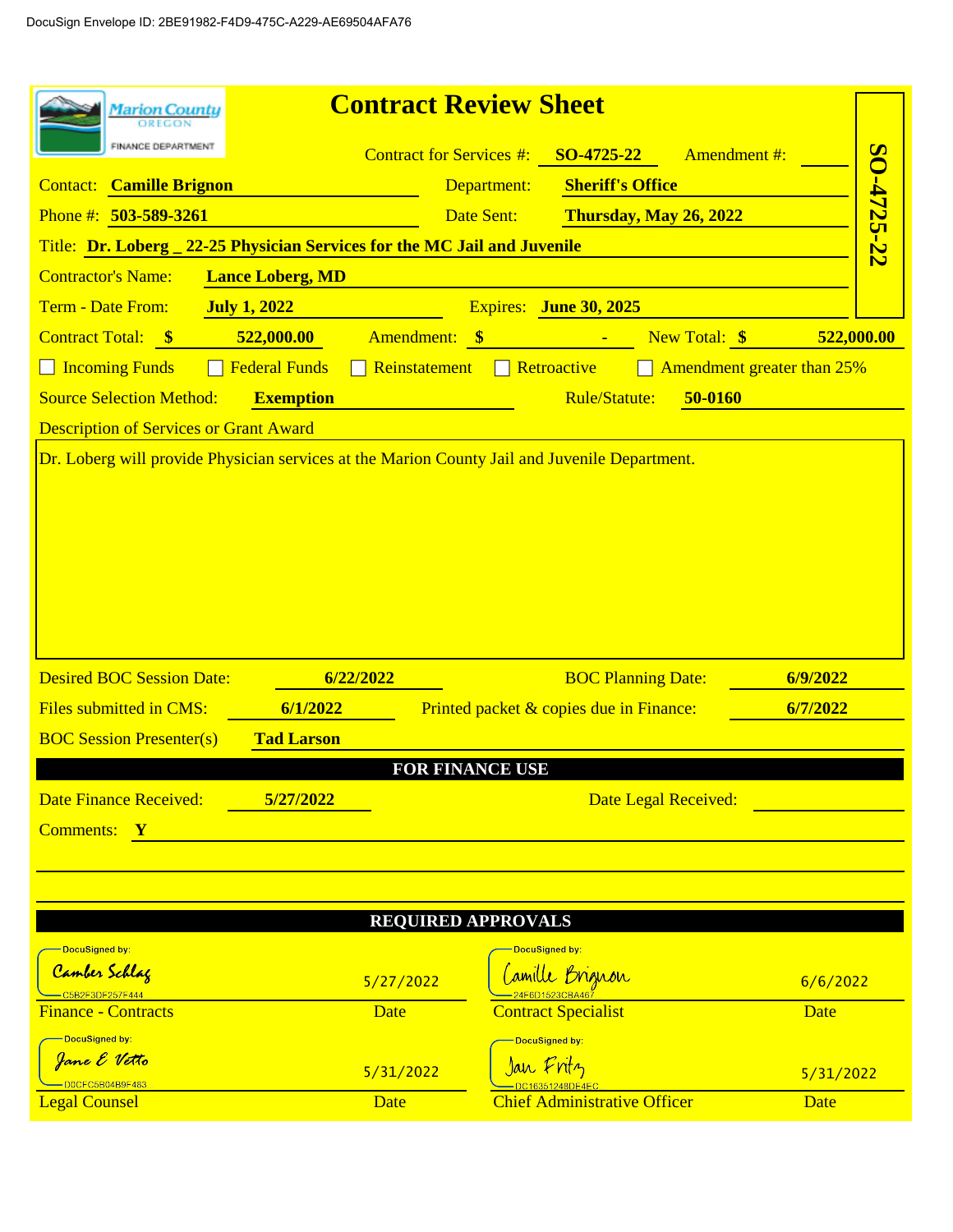$\overline{\phantom{a}}$ 

| MARION COUNTY BOARD OF COMMISSIONERS                                                      |                                |                |         |  |
|-------------------------------------------------------------------------------------------|--------------------------------|----------------|---------|--|
| <b>Marion</b><br>County<br><b>Board Session Agenda Review Form</b><br>OREGON              |                                |                |         |  |
| Meeting date: $ 6/22/2022$                                                                |                                |                |         |  |
| Department:<br>Sheriff's Office                                                           | Agenda Planning Date: 6/9/2022 | Time required: | 15 min. |  |
| Audio/Visual aids                                                                         |                                |                |         |  |
| Contact:<br>Camille Brignon                                                               | Phone:<br>503-589-3261         |                |         |  |
| Department Head Signature:<br>Department Head Signature:<br>D35430AD507F40<br>FB55EA534F1 |                                |                |         |  |

| TITLE                                        | Dr. Loberg 22-25 Physician services for the Marion County Jail and Juvenile Department                                                                                                                                                                                                                                                                                                                                                                                                                                  |
|----------------------------------------------|-------------------------------------------------------------------------------------------------------------------------------------------------------------------------------------------------------------------------------------------------------------------------------------------------------------------------------------------------------------------------------------------------------------------------------------------------------------------------------------------------------------------------|
| Issue, Description &<br>Background           | This agreement will secure Supervising Physician services for the Marion County Jail and Juvenile<br>Department's medical program. "Supervising Physician" means a person licensed as a medical or<br>osteopathic physician under ORS Chapter 677, actively registered and in good standing with the Board,<br>approved by the Board, and who provides direction of, and is ultimately responsible for emergency and<br>nonemergency care rendered by emergency medical services providers as specified in these rules. |
| <b>Financial Impacts:</b>                    | Juvenile \$162,000.00<br>Jail \$360,000.00                                                                                                                                                                                                                                                                                                                                                                                                                                                                              |
| Impacts to Department<br>& External Agencies | \$522,000.00 total                                                                                                                                                                                                                                                                                                                                                                                                                                                                                                      |
| Options for<br>Consideration:                | 1) Approve<br>2) Deny<br>3) Take no action at this time                                                                                                                                                                                                                                                                                                                                                                                                                                                                 |
| Recommendation:                              | Approve                                                                                                                                                                                                                                                                                                                                                                                                                                                                                                                 |
| List of attachments:                         | Original agreement, Contract Review Sheet, Board Agenda Review Form                                                                                                                                                                                                                                                                                                                                                                                                                                                     |
| Presenter:                                   | Commander Tad Larson                                                                                                                                                                                                                                                                                                                                                                                                                                                                                                    |

Copies of completed paperwork sent to the following: (Include names and e-mail addresses.)

Copies to: Camille Brignon; cbrignon@co.marion.or.us Tad Larson; tlarson@co.marion.or.us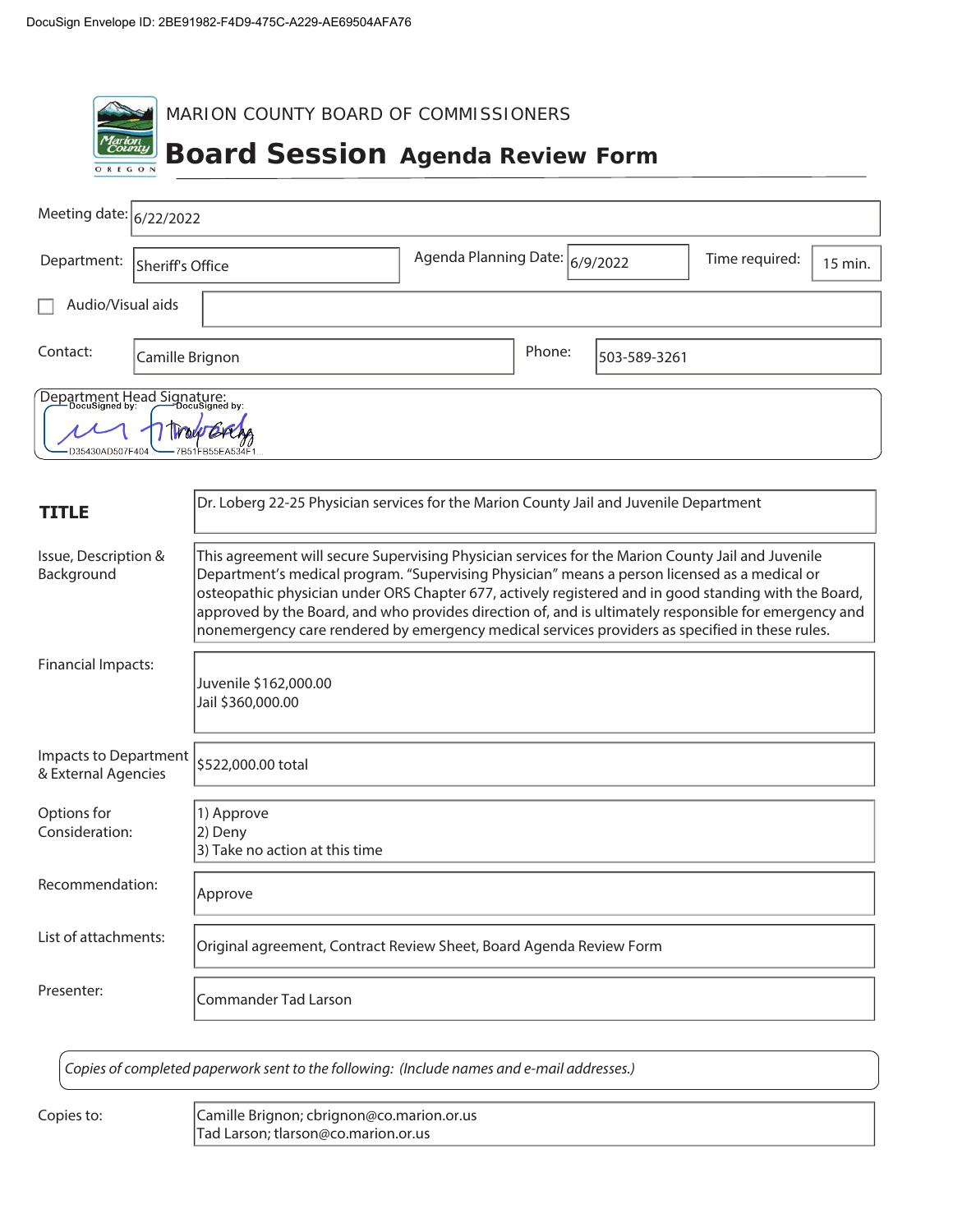# **MARION COUNTY CONTRACT FOR SERVICES SO-4725-22**

This contract is between Marion County (a political subdivision of the State of Oregon) hereinafter called County, and Lance Loberg, M.D., hereinafter called Contractor.

Contractor agrees to perform, and County agrees to pay for, the services and deliverables described in Exhibit A (the "Work").

### **1. TERM**

This Contract is effective July 1, 2022 and expires on June 30, 2025. The parties may extend the term of this Contract provided that the total Contract term does not extend beyond June 30, 2026.

### **2. CONSIDERATION**

- A. The maximum, not-to-exceed compensation payable to Contractor under this Contract, which includes any allowable expenses, is \$522,000.00. County will not pay Contractor any amount in excess of the not-to-exceed compensation of this Contract for completing the Work and will not pay for Work performed before the date this Contract becomes effective or after the termination of this Contract. If the maximum compensation is increased by amendment of this Contract, the amendment must be fully effective before Contractor performs Work subject to the amendment.
- B. Interim payments to Contractor shall be made in accordance with the payment schedule and requirements in Exhibit A.
- C. If specified below, county's payments to Contractor under this agreement will be paid in whole or in part with federal funds. If so specified, by signing this agreement, Contractor certifies neither it nor its employees, contractors, subcontractors or subgrantees who will perform the Project activities are currently employed by an agency or department of the federal government. If applicable, Contractor shall comply with Exhibit B: Appendix II To Part 200—Contract Provisions For Non-Federal Entity Contracts Under Federal Awards

In accordance with 2 CFR 200.330, Contractor has been designated:

- $\Box$  Subrecipient
- Contractor/Vendor
- $\boxtimes$  Not applicable (there are no federal funds tied to the contract)

### **3. COMPLIANCE WITH STATUTES AND RULES**

A. County and the Contractor agree to comply with the provisions of this contract, its exhibits and attachments and all applicable federal, state, and local statutes and rules.

Unless otherwise specified, responsibility for all taxes, assessment, and any other charges imposed by law upon employers shall be the sole responsibility of the Contractor. Failure of the Contractor or the County to comply with the provisions of this contract and all applicable federal, state, and local statutes and rules shall be cause for termination of this contract as specified in sections concerning recovery of funds and termination.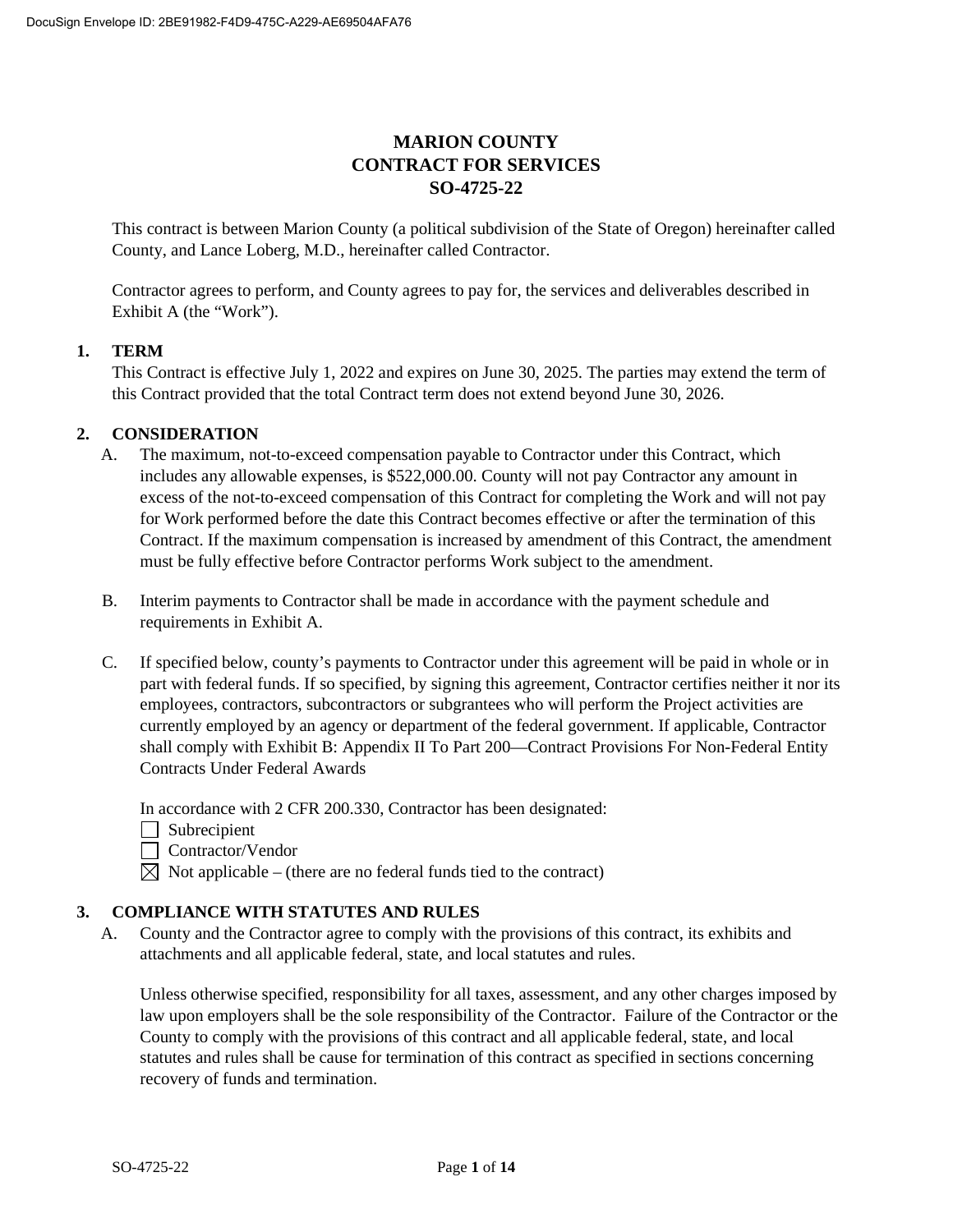County's performance under this Contract is conditioned upon Contractor's compliance with the obligations intended for contractors under ORS 279B.220, 279B.225 (if applicable to this Contract), 279B.230, 279B.235 (if applicable to this Contract) and ORS 652, which are incorporated by reference herein.

B. Contractor must, throughout the duration of this Contract and any extensions, comply with all tax laws of this state and all applicable tax laws of any political subdivision of this state. For the purposes of this Section, "tax laws" includes all the provisions described in subsection 27. C. (i) through (iv) of this Contract.

Any violation of subsection B of this section shall constitute a material breach of this Contract. Further, any violation of Contractor's warranty, in subsection 27.3 of this Contract, that Contractor has complied with the tax laws of this state and the applicable tax laws of any political subdivision of this state also shall constitute a material breach of this Contract. Any violation shall entitle the County to terminate this Contract, to pursue and recover any and all damages that arise from the breach and the termination of this Contract, and to pursue any or all of the remedies available under this Contract, at law, or in equity, including but not limited to:

- **i.** Termination of this Contract, in whole or in part.
- **ii.** Exercise of the right of setoff, and withholding of amounts otherwise due and owing to Contractor, in an amount equal to State's setoff right, without penalty; and
- **iii.** Initiation of an action or proceeding for damages, specific performance, declaratory or injunctive relief. The County shall be entitled to recover any and all damages suffered as the result of Contractor's breach of this Contract, including but not limited to direct, indirect, incidental and consequential damages, costs of cure, and costs incurred in securing replacement Services.
- C. These remedies are cumulative to the extent the remedies are not inconsistent, and the County may pursue any remedy or remedies singly, collectively, successively, or in any order whatsoever.

## **4. CIVIL RIGHTS, REHABILITATION ACT, AMERICANS WITH DISABILITIES ACT AND TITLE VI OF THE CIVIL RIGHTS ACT**

Contractor agrees to comply with the Civil Rights Act of 1964, and 1991, Americans with Disabilities Act of 1990, and Section 504 of the Rehabilitation Act of 1973, and Title VI as implemented by 45 CFR 80 and 84 which states in part, No qualified person shall on the basis of disability, race, color, or national origin be excluded from participation in, be denied the benefits of, or otherwise be subjected to discrimination under any program or activity which received or benefits from federal financial assistance.

## **5. TIME IS OF THE ESSENCE**

Contractor agrees that time is of the essence in the performance of this Contract.

## **6. FORCE MAJEURE**

Neither County nor Contractor shall be responsible for any failure to perform or for any delay in the performance of any obligation under this Contract caused by fire, riot, acts of God, terrorism, war, or any other cause which is beyond the breaching party's reasonable control. Contractor shall, however, make all reasonable efforts to remove or eliminate the cause of Contractor's delay or breach and shall, upon the cessation of the cause, continue performing under this Contract. County may terminate this Contract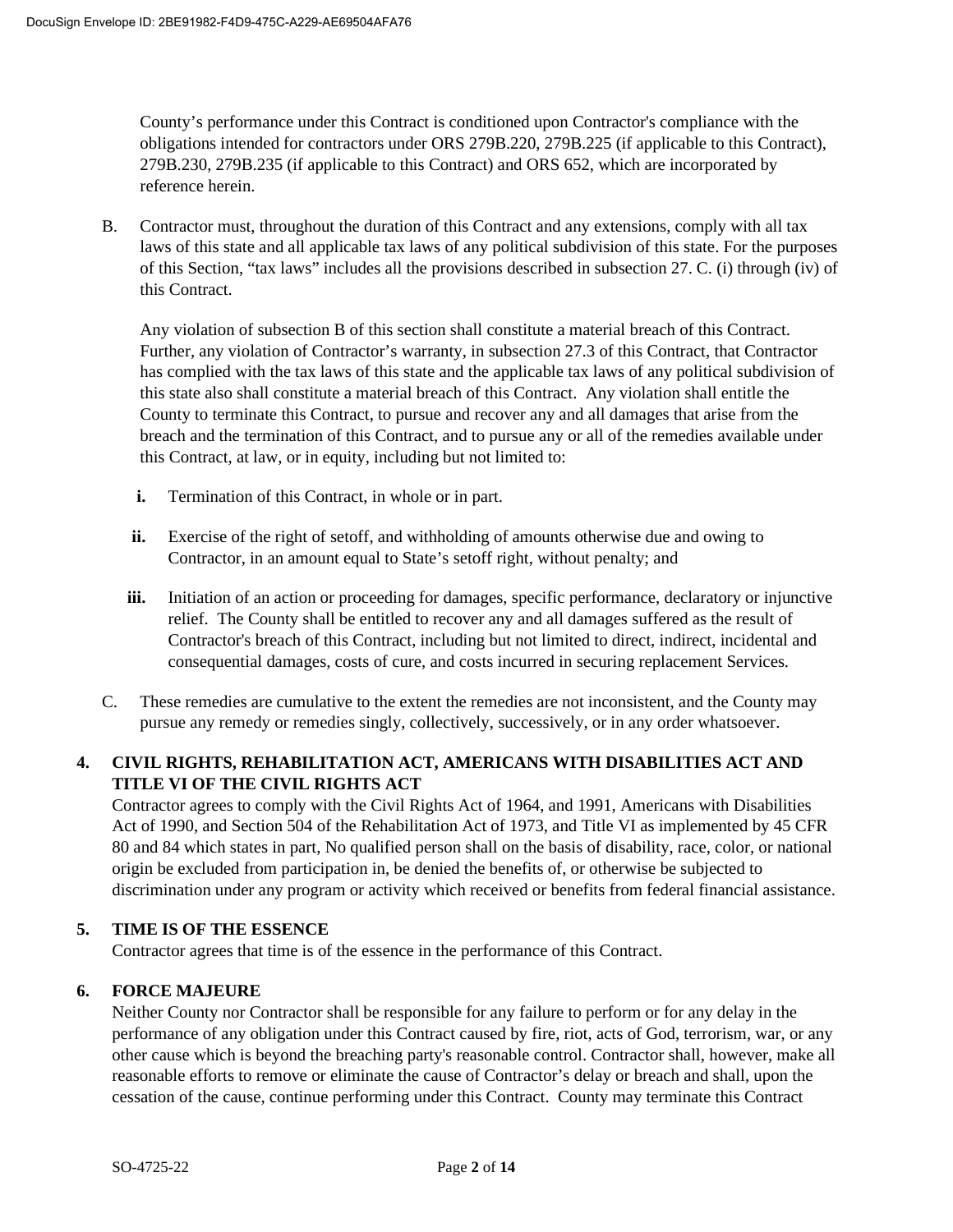upon written notice to Contractor after reasonably determining that the delay or breach will likely prevent successful performance of this Contract.

### **7. FUNDING MODIFICATION**

- A. County may reduce or terminate this contract when state or federal funds are reduced or eliminated by providing written notice to the respective parties.
- B. In the event the Board of Commissioners of the County reduces, changes, eliminates, or otherwise modifies the funding for any of the services identified, the Contractor agrees to abide by any such decision including termination of service.

### **8. RECOVERY OF FUNDS**

Expenditures of the Contractor may be charged to this contract only if they (1) are in payment of services performed under this contract, (2) conform to applicable state and federal regulations and statutes, and (3) are in payment of an obligation incurred during the contract period.

Any County funds spent for purposes not authorized by this contract and payments by the County in excess of authorized expenditures shall be deducted from future payments or refunded to the County no later than thirty (30) days after notice of unauthorized expenditure or notice of excess payment.

Contractor shall be responsible to repay for prior contract period excess payments and un-recovered advanced payments provided by the County. Repayment of prior period obligations shall be made to the County in a manner agreed on.

### **9. ACCESS TO RECORDS.**

- A. Contractor shall permit authorized representatives of the County, State of Oregon, or the applicable audit agencies of the U.S. Government to review the records of the Contractor as they relate to the contract services in order to satisfy audit or program evaluation purposes deemed necessary by the County and permitted by law.
- B. Contractor agrees to establish and maintain financial records, which indicate the number of hours of work provided, and other appropriate records pertinent to this contract shall be retained for a minimum of three (3) years after the end of the contract period. If there are unresolved audit questions at the end of the three-year period, the records must be maintained until the questions are resolved.

## **10. REPORTING REQUIREMENTS**

Contractor shall provide County with periodic reports at the frequency and with the information prescribed by County. Further, at any time, County has the right to demand adequate assurances that the services provided by Contractor shall be in accordance with the Contract. Such assurances provided by the Contractor shall be supported by documentation in Contractor's possession from third parties.

### **11. CONFIDENTIALITY OF RECORDS**

A. Contractor shall not use, release, or disclose any information concerning any employee, client, applicant or person doing business with the County for any purpose not directly connected with the administration of County's or the Contractor's responsibilities under this Contract except upon written consent of the County, and if applicable, the employee, client, applicant or person.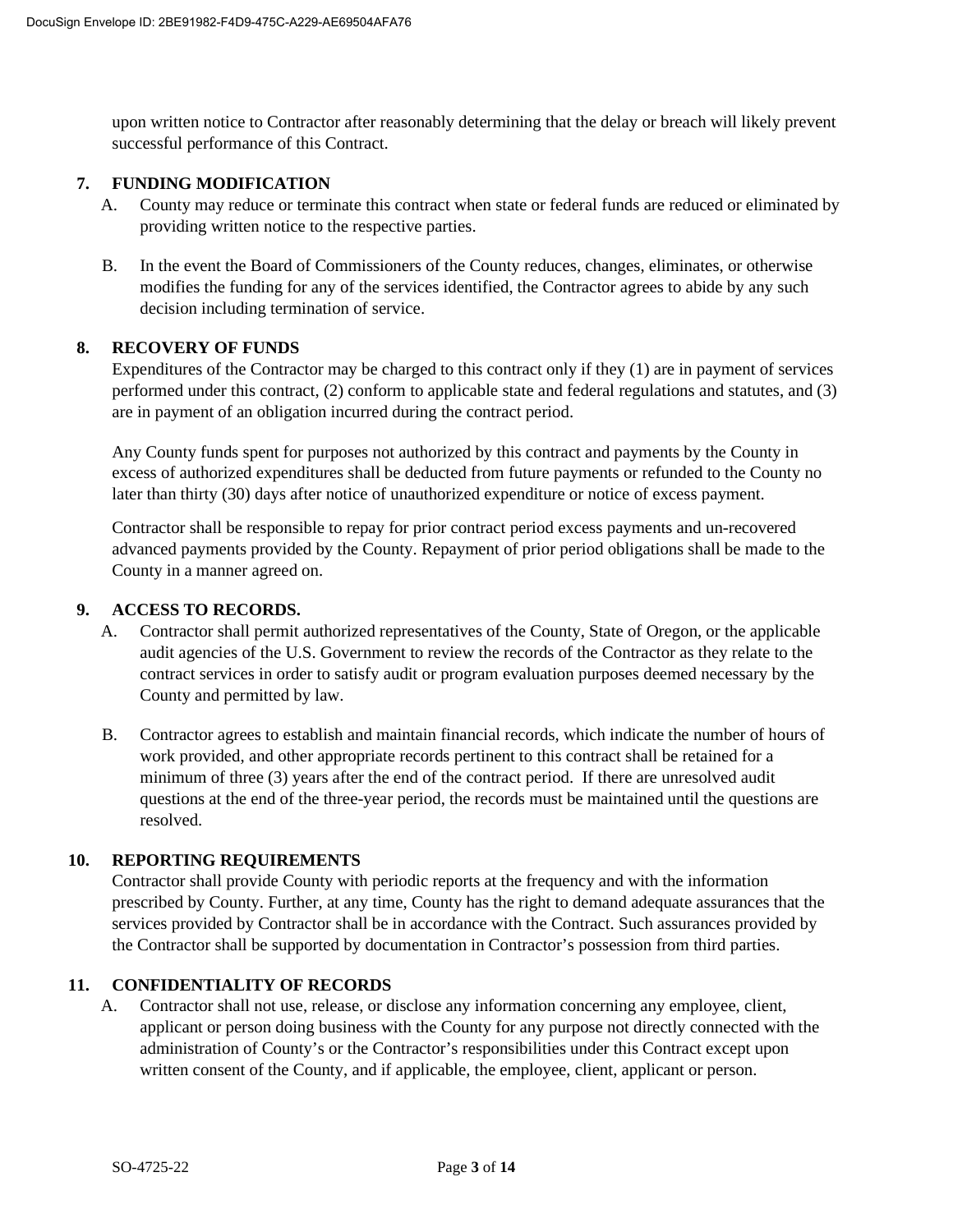- B. Contractor shall ensure that its agents, employees, officers, and subcontractors with access to County and Contractor records understand and comply with this confidential provision.
- C. If Contractor receives or transmits protected health information, Contractor shall enter into a Business Associate Agreement with County, which shall become part of this Contract, if attached hereto.
- D. Client records shall be kept confidential in accordance with ORS 179.505, OAR 309-11-020, 45 CFR 205.50 and 42 CFR Part 2 as applicable.

### **12. INDEMNIFICATION AND INSURANCE.**

- A. Contractor shall defend, save, indemnify, and hold harmless the County, its officers, agents, and employees from and against all claims, suits, actions, losses, damages, liabilities, costs, and expenses of any nature whatsoever, including attorney fees, resulting from, arising out of, or relating to the activities of Contractor or its officers, employees, subcontractors, or agents under this Contract. Contractor shall have control of the defense and settlement of any claim that is subject to this section. However, neither Contractor nor any attorney engaged by Contractor shall defend the claim in the name of either County or any department of County, nor purport to act as legal representative of either County or any of its departments, without first receiving from County Legal Counsel authority to act as legal counsel for the County, nor shall Contractor settle any claim on behalf of County without the approval of County Legal Counsel. County may, at its election and expense, assume its own defense and settlement.
- B. Contractor shall obtain the insurance required under section 23 prior to performing under this Contract and shall maintain the required insurance throughout the duration of this Contract and all warranty periods.
- C. County, pursuant to applicable provisions of ORS 30.260 to 30.300, maintains a self-insurance program that provides property damage and personal injury coverage.

## **13. EARLY TERMINATION**

This Contract may be terminated as follows:

- A. County and Contractor, by mutual written agreement, may terminate this Contract at any time.
- B. County in its sole discretion may terminate this Contract for any reason on 30 days written notice to Contractor.
- C. Either County or Contractor may terminate this Contract in the event of a breach of the Contract by the other. Prior to such termination the party seeking termination shall give to the other party written notice of the breach and intent to terminate. If the party committing the breach has not entirely cured the breach within 15 days of the date of the notice, then the party giving the notice may terminate the Contract at any time thereafter by giving a written notice of termination.
- D. Notwithstanding section 13C, County may terminate this Contract immediately by written notice to Contractor upon denial, suspension, revocation, or non-renewal of any license, permit or certificate that Contractor must hold to provide services under this Contract.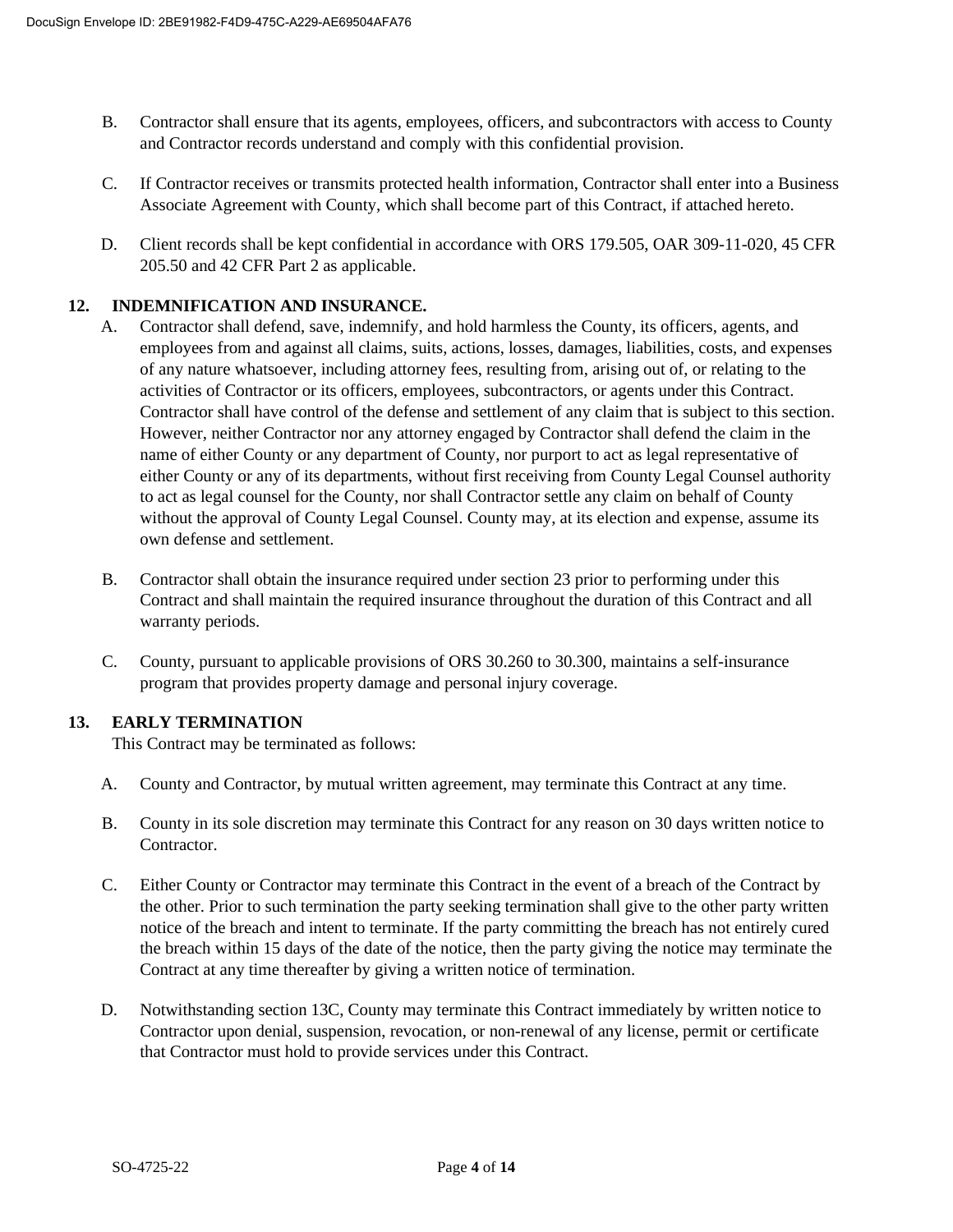### **14. PAYMENT ON EARLY TERMINATION**

Upon termination pursuant to section 13, payment shall be made as follows:

- A. If terminated under 13A or 13B for the convenience of the County, the County shall pay Contractor for Work performed prior to the termination date if such Work was performed in accordance with the Contract. County shall not be liable for direct, indirect, or consequential damages. Termination shall not result in a waiver of any other claim County may have against Contractor.
- B. If terminated under 13C by the Contractor due to a breach by the County, then the County shall pay the Contractor for Work performed prior to the termination date if such Work was performed in accordance with the Contract.
- C. If terminated under 13C or 13D by the County due to a breach by the Contractor, then the County shall pay the Contractor for Work performed prior to the termination date provided such Work was performed in accordance with the Contract less any setoff to which the County is entitled.

### **15. INDEPENDENT CONTRACTOR**

- A. The Contractor is a separate and independently established business, retains sole and absolute discretion over the manner and means of carrying out the Contractor's activities and responsibilities for the purpose of implementing the provisions of this contract, and maintains the appropriate license/certifications, if required under Oregon Law. This contract shall not be construed as creating an agency, partnership, joint venture, employment relationship or any other relationship between the parties other than that of independent parties. The Contractor is acting as an "independent contractor" and is not an employee of County and accepts full responsibility for taxes or other obligations associated with payment for services under this contract. As an "independent contractor", Contractor will not receive any benefits normally accruing to County employees unless required by applicable law. Furthermore, Contractor is free to contract with other parties for the duration of the contract.
- B. SUBCONTRACTING/NONASSIGNMENT. No portion of the Contract may be contracted or assigned to any other individual, firm or entity without the express and prior approval of the County.

### **16. GOVERNING LAW AND VENUE**

This Contract shall be governed by the laws of the State of Oregon. Any action commenced in connection with this Contract shall be in the Circuit Court of Marion County. All rights and remedies of the County shall be cumulative and may be exercised successively or concurrently. The foregoing is without limitation to or waiver of any other rights or remedies of the County according to law.

## **17. OWNERSHIP AND USE OF DOCUMENTS**

All documents, or other material submitted to the County by Contractor shall become the sole and exclusive property of the County. All material prepared by Contractor under this Contract may be subject to Oregon's Public Records Laws.

### **18. NO THIRD-PARTY BENEFICIARIES**

A. County and Contractor are the only parties to this Contract and are the only parties entitled to enforce its terms.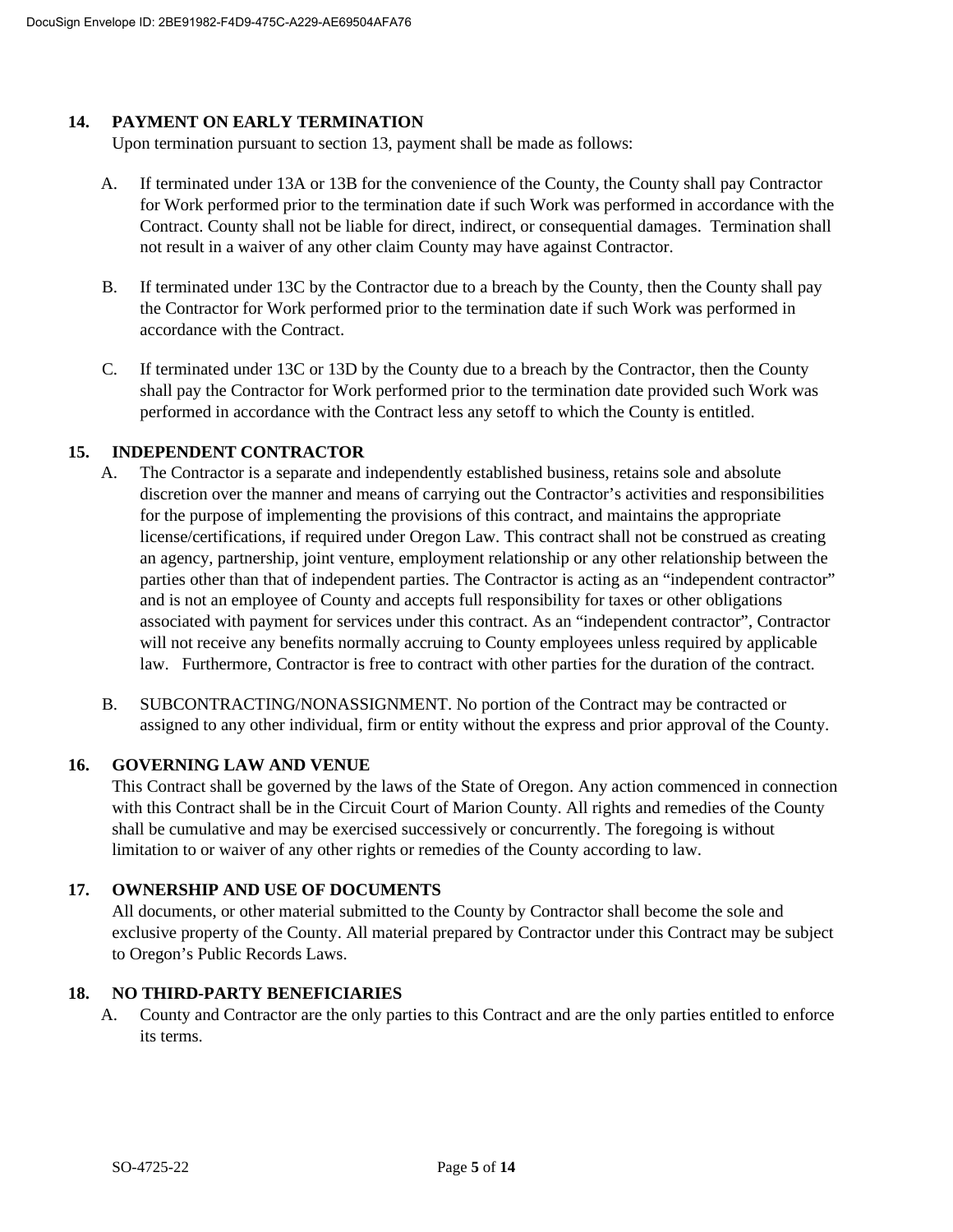B. Nothing in this contract gives or provides any benefit or right, whether directly, indirectly, or otherwise, to third persons unless such third persons are individually identified by name in this Contract and expressly described as intended beneficiaries of this Contract.

### **19. SUCCESSORS IN INTEREST**

The provisions of this Contract shall be binding upon and inure to the benefit of the parties and their successors and approved assigns.

### **20. MERGER CLAUSE**

This Contract and the attached exhibits constitute the entire agreement between the parties.

- A. All understandings and agreements between the parties and representations by either party concerning this Contract are contained in this Contract.
- B. No waiver, consent, modification or change in the terms of this Contract shall bind either party unless in writing signed by both parties.
- C. Any written waiver, consent, modification, or change shall be effective only in the specific instance and for the specific purpose given.

#### **21. WAIVER**

The failure of any Party to enforce any provision of this Contract shall not constitute a waiver by that Party or any other provision. Waiver of any default under this Contract by any Party shall not be deemed to be a waiver of any subsequent default or a modification of the provisions of this Contract.

### **22. REMEDIES**

In the event of breach of this Contract, the Parties shall have the following remedies:

- A. If terminated under 13C by County due to a breach by the Contractor, the County may complete the Work either itself, by agreement with another Contractor, or by a combination thereof. If the cost of completing the Work exceeds the remaining unpaid balance of the total compensation provided under this Contract, then the Contractor shall pay to the County the amount of the reasonable excess.
- B. In addition to the remedies in sections 13 and 14 for a breach by the Contractor, County also shall be entitled to any other equitable and legal remedies that are available.
- C. If County breaches this Contract, Contractor's remedy shall be limited to termination of the Contract and receipt of Contract payments to which Contractor is entitled.

### **23. INSURANCE**

- A. REQUIRED INSURANCE. Contractor shall obtain at Contractor's expense the insurance specified in this section prior to performing under this Contract and shall maintain it in full force and at its own expense throughout the duration of this Contract and all warranty periods. Contractor shall obtain the following insurance from insurance companies or entities that are authorized to transact the business of insurance and issue coverage in Oregon and that are acceptable to County:
	- **i.** WORKERS COMPENSATION. All employers, including Contractor, that employ subject workers, as defined in ORS 656.027, shall comply with ORS 656.017 and shall provide workers'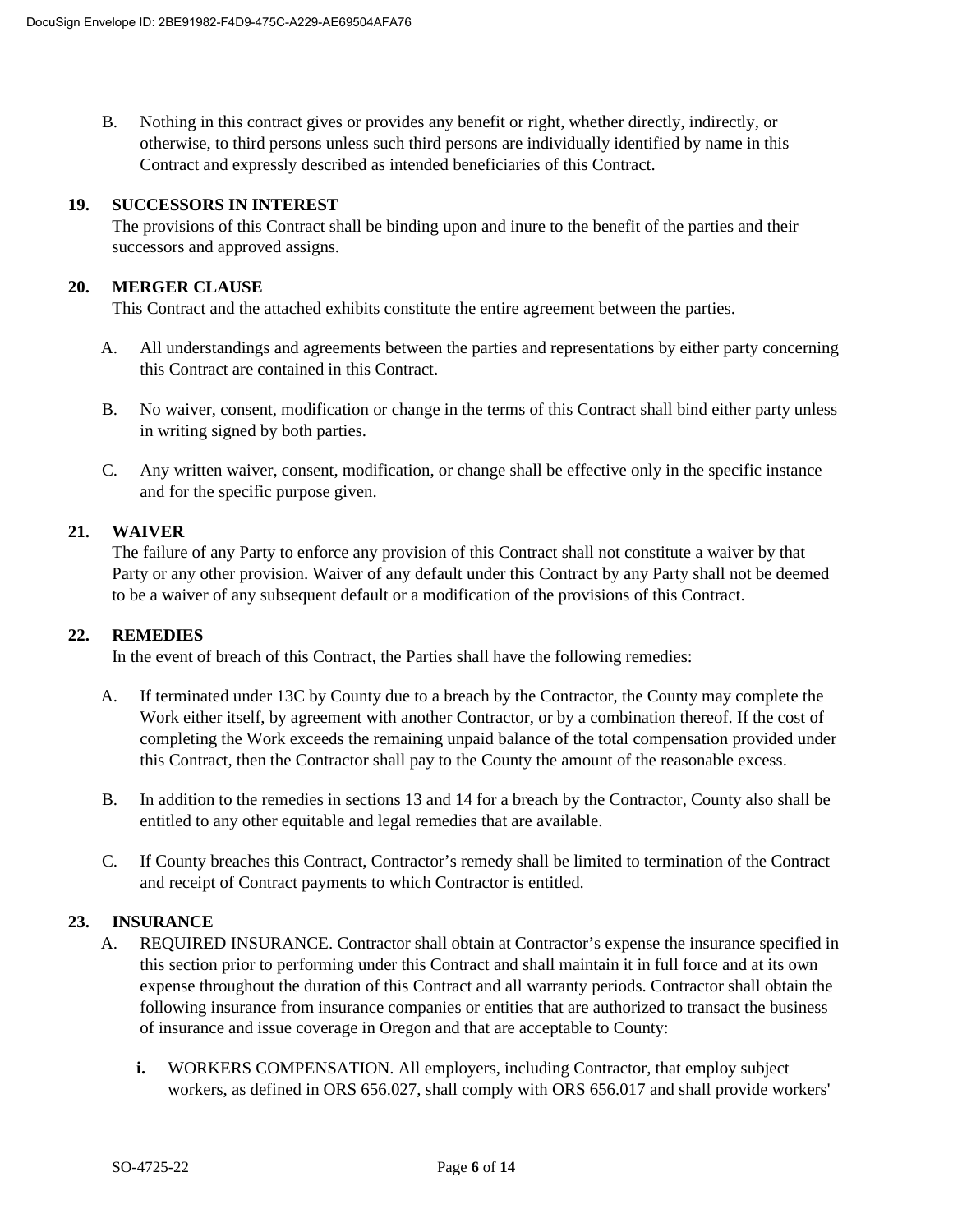compensation insurance coverage for those workers, unless they meet the requirement for an exemption under ORS 656.126(2). Contractor shall require and ensure that each of its subcontractors complies with these requirements.

**ii.** PROFESSIONAL LIABILITY. Covering any damages caused by an error, omission or any negligent acts related to the services to be provided under this Contract. Contractor shall provide proof of insurance of not less than the following amounts as determined by the County:



- \$1,000,000 Per occurrence limit for any single claimant; and  $\Box$
- $\Box$ \$2,000,000 Per occurrence limit for multiple claimants
- $\boxtimes$  Exclusion Approved by Risk Manager
- **iii.** CYBER LIABILITY. Covering network security, breach of data, and coverage for regulatory fines and fees imposed against County due to failures in products and services provided under this Contract. Cyber Liability coverage must include errors, omissions, negligent acts, denial of service, media liability (including software copyright), dishonesty, fraudulent or criminal acts by a person or persons whether identified or not, intellectual property infringement, computer system attacks, unauthorized access and use of computer system, regulatory actions, and contractual liability.

## **Required by County Not required by County.**

- \$2,000,000 Per occurrence limit for any single claimant; and
- $\Box$ \$5,000,000 Per occurrence limit for multiple claimants
	- Exclusion Approved by Information Technology Director and Risk Manager
- **iv.** COMMERCIAL GENERAL LIABILITY. Covering bodily injury, death, and property damage in a form and with coverages that are satisfactory to the County. This insurance shall include personal injury liability, products and completed operations. Coverage shall be written on an occurrence basis. Contractor shall provide proof of insurance of not less than the following amounts as determined by the County:

 $\Box$  **Required by County**  $\Box$  **Not required by County.** 

### **Minimum Limits:**

- \$1,000,000 Per occurrence limit for any single claimant; and
- \$2,000,000 Per occurrence limit for multiple claimants
- Exclusion Approved by Risk Manager
- \$500,000 Per occurrence limit for any single claimant
- \$1,000,000 Per occurrence limit for multiple claimant
- **v.** AUTOMOBILE LIABILITY INSURANCE. Covering all owned, non-owned, or hired vehicles. This coverage may be written in combination with the Commercial General Liability Insurance (with separate limits for "Commercial General Liability" and "Automobile Liability"). Contractor shall provide proof of insurance of not less than the following amounts as determined by the County:
	- $\boxtimes$  Required by County  $\Box$  Not required by County.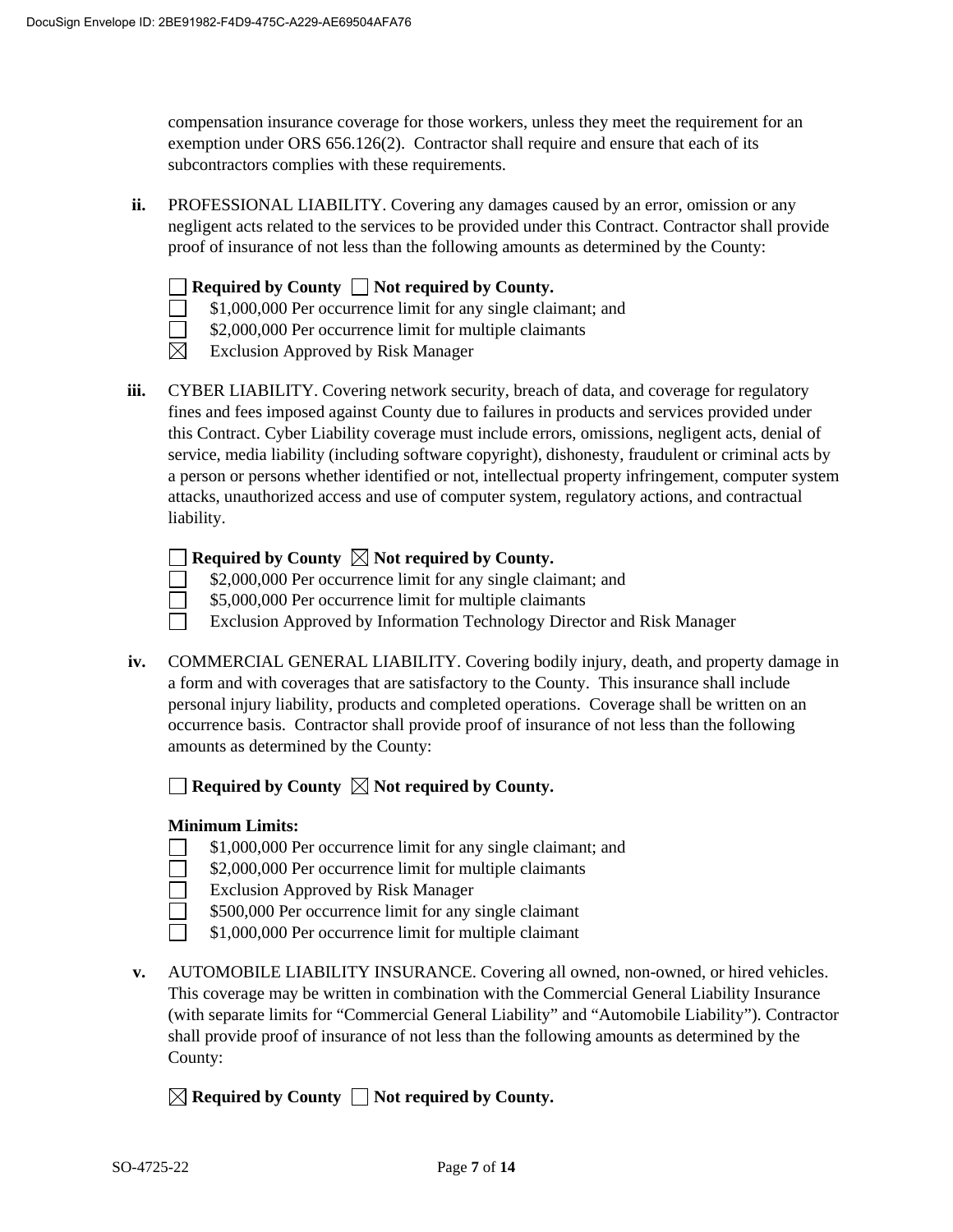#### **Minimum Limits:**

 $\boxtimes$ Oregon Financial Responsibility Law, ORS 806.060 (\$25,000 property damage/\$50,000 bodily injury \$5,000 personal injury).

- \$500,000 Per occurrence limit for any single claimant; and
- $\Box$ \$1,000,000 Per occurrence limit for multiple claimants
	- Exclusion Approved by Risk Manager
- B. ADDITIONAL INSURED. The Commercial General Liability insurance required under this Contract shall include Marion County, its officers, employees, and agents as Additional Insureds but only with respect to Contractor's activities to be performed under this Contract. Coverage shall be primary and non-contributory with any other insurance and self-insurance.
- C. NOTICE OF CANCELLATION OR CHANGE. There shall be no cancellation, material change, potential exhaustion of aggregate limits or non-renewal of insurance coverage(s) without 30 days written notice from this Contractor or its insurer(s) to County. Any failure to comply with the reporting provisions of this clause shall constitute a material breach of Contract and shall be grounds for immediate termination of this Contract by County.
- D. CERTIFICATE(S) OF INSURANCE. Contractor shall provide to County Certificate(s) of Insurance for all required insurance before delivering any Goods and performing any Services required under this Contract. The Certificate(s) must specify all entities and individuals who are endorsed on the policy as Additional Insured (or Loss Payees). Contractor shall pay for all deductibles, self-insured retention, and self-insurance, if any.

#### **24. NOTICE**

Except as otherwise expressly provided in this contract, any communications between the parties hereto or notices to be given hereunder shall be given in writing, to Contractor or County at the address or number set forth below or to such other addresses or numbers as either party may hereafter indicate in writing. Delivery may be by personal delivery, or mailing the same, postage prepaid.

- A. Any communication or notice by personal delivery shall be deemed delivered when actually given to the designated person or representative.
- B. Any communication or notice mailed shall be deemed delivered five (5) days after mailing. Any notice under this Contract shall be mailed by first class postage delivered to:

To Contractor: Lance Loberg, M.D. 1543 Broken Wheel Ct. NW Salem, OR 97304 [lglobe52@gmail.com](mailto:lglobe52@gmail.com) 503-510-5344

To County Marion County Sheriff's Office Attn: Contracts Specialist P.O. Box 14500 Salem, Oregon 97309 [cbrignon@co.marion.or.us](mailto:cbrignon@co.marion.or.us) 503-589-3261

### **25. SURVIVAL**

All rights and obligations shall cease upon termination or expiration of this Contract, except for the rights and obligations set forth in sections 2, 7, 8, 9, 10, 11, 12, 14, 15, 16, 17, 18, 19, 20, 21, 22, 23, 25 and 26.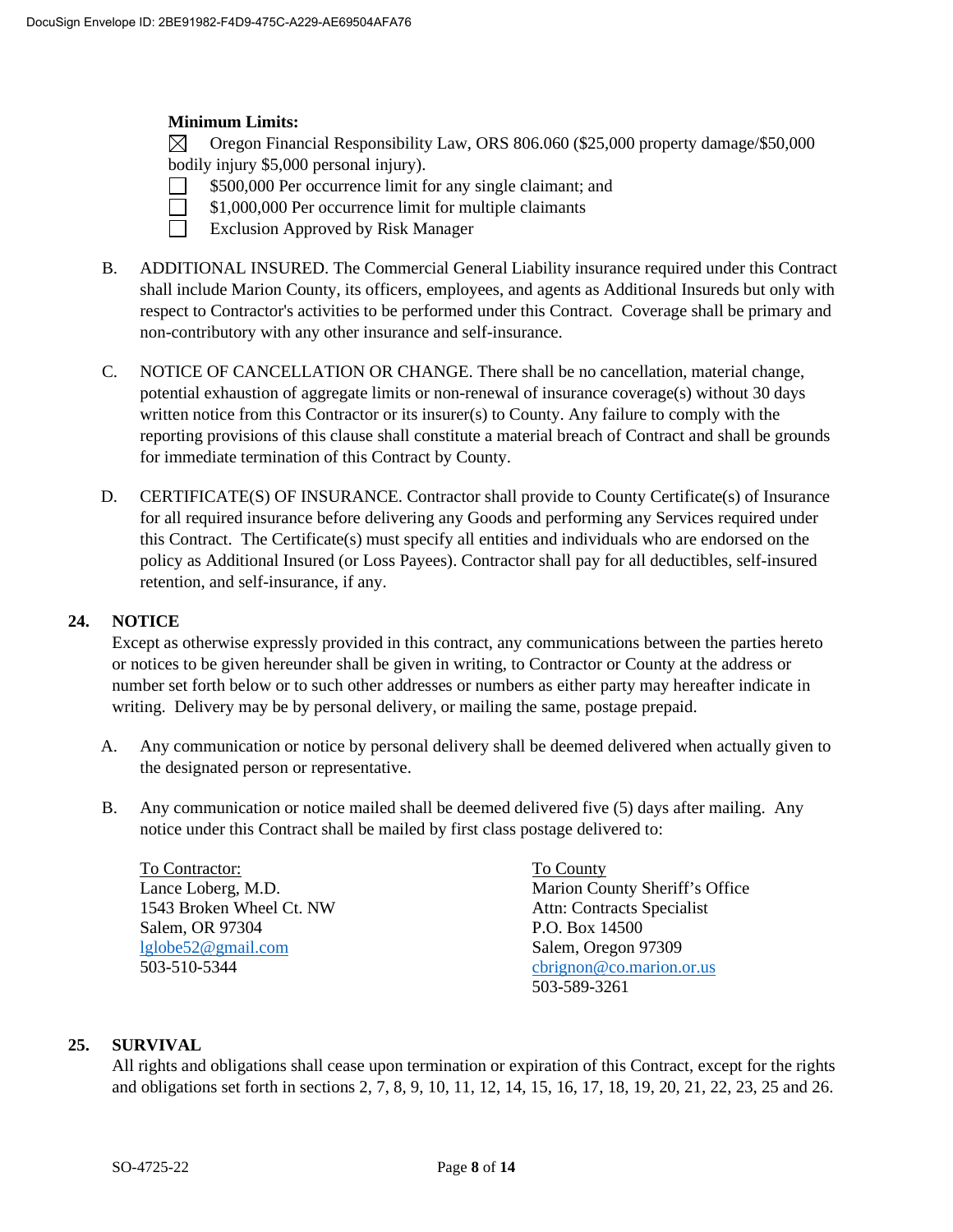#### **26. SEVERABILITY**

If any term or provision of this Contract is declared illegal or in conflict with any law by a court of competent jurisdiction, the validity of the remaining terms and provisions that shall not be affected and the rights and obligations of the parties shall be construed and enforced as if the Contract did not contain the particular term or provision held to be invalid.

### **27. CONTRACTOR'S REPRESENTATIONS AND WARRANTIES**

Contractor represents and warrants to the County that:

- A. Contractor has the power and authority to enter into and perform this Contract.
- B. This Contract, when executed and delivered, is a valid and binding obligation of Contractor, enforceable in accordance with its terms.
- C. Contractor (to the best of Contractor's knowledge, after due inquiry), for a period of no fewer than six calendar years preceding the effective date of this Contract, faithfully has complied with:
	- **i.** All tax laws of this state, including but not limited to ORS 305.620 and ORS chapters 316, 317, and 318;
	- **ii.** Any tax provisions imposed by a political subdivision of this state that applied to Contractor, to Contractor's property, operations, receipts, or income, or to Contractor's performance of or compensation for any work performed by Contractor.
	- **iii.** Any tax provisions imposed by a political subdivision of this state that applied to Contractor, or to goods, services, or property, whether tangible or intangible, provided by Contractor; and
	- **iv.** Any rules, regulations, charter provisions, or ordinances that implemented or enforced any of the foregoing tax laws or provisions.
- D. Any Items delivered to/granted to the County under this Contract, and Contractor's Services rendered in the performance of Contractor's obligations under this Contract, shall be provided to the County free and clear of any and all restrictions on or conditions of use, transfer, modification, or assignment, and shall be free and clear of any and all liens, claims, mortgages, security interests, liabilities, charges, and encumbrances of any kind.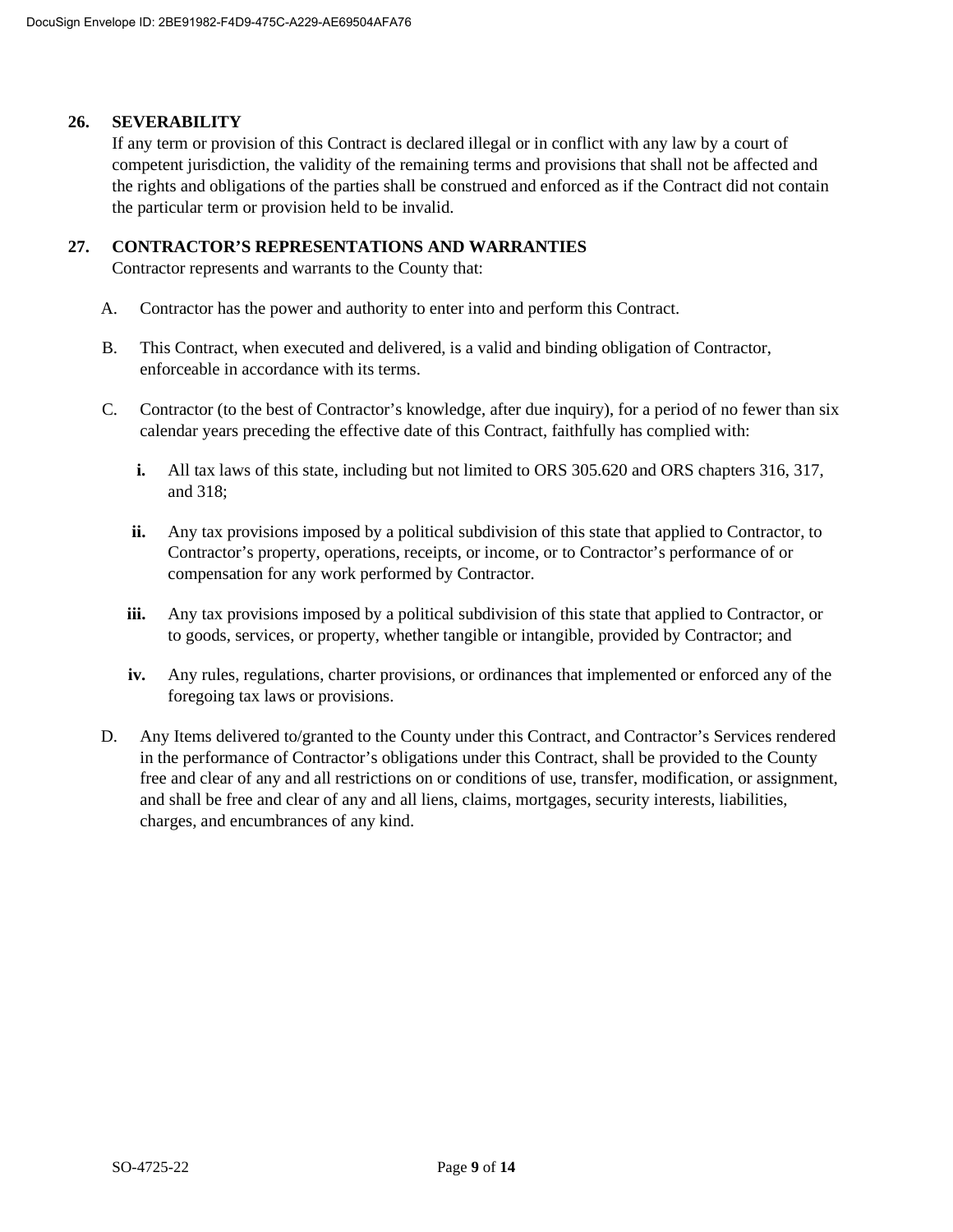## **28. CERTIFICATIONS AND SIGNATURE. THIS CONTRACT MUST BE SIGNED IN INK BY AN AUTHORIZED REPRESENTATIVE OF CONTRACTOR**

The undersigned certifies under penalty of perjury both individually and on behalf of Contractor is a duly authorized representative of Contractor, has been authorized by Contractor to make all representations, attestations, and certifications contained in this Contract and to execute this Contract on behalf of Contractor.

### **MARION COUNTY SIGNATURES BOARD OF COMMISSIONERS:**

| Chair                        | Date                                           |                   |
|------------------------------|------------------------------------------------|-------------------|
| Commissioner                 | Date                                           |                   |
| Commissioner                 | Date<br>DocuSigned by:<br>Wood                 |                   |
| <b>Authorized Signature:</b> | D35430AD507F404                                | 5/27/2022         |
|                              | Jeff Wood, Undersheriff<br>DocuSigned by:      | Date              |
| <b>Authorized Signature:</b> | Troy Gregg, Juvenile Department Director       | 5/27/2022<br>Date |
| Authorized Signature:        | Jan Fritz<br>DC16351248DE4EC                   | 5/31/2022         |
|                              | Chief Administrative Officer<br>DocuSigned by: | Date              |
| Reviewed by Signature:       | Jane E Vetto<br>D0CFC5B04B9F483                | 5/31/2022         |
|                              | Marion County Legal Counsel<br>DocuSigned by:  | Date              |
| Reviewed by Signature:       | Camber Schlag<br>C5B2F3DF257F444.              | 5/27/2022         |
|                              | Marion County Contracts & Procurement          | Date              |

## **LANCE LOBERG, M.D. SIGNATURE**

Authorized Signature: \_\_\_\_\_\_\_\_\_\_\_\_\_\_\_\_\_\_\_\_\_\_\_\_\_\_\_\_\_\_\_\_\_\_\_\_\_\_\_\_\_\_\_\_\_\_\_\_\_\_\_\_\_\_\_\_\_\_\_\_\_\_\_\_

Date

Title: \_\_\_\_\_\_\_\_\_\_\_\_\_\_\_\_\_\_\_\_\_\_\_\_\_\_\_\_\_\_\_\_\_\_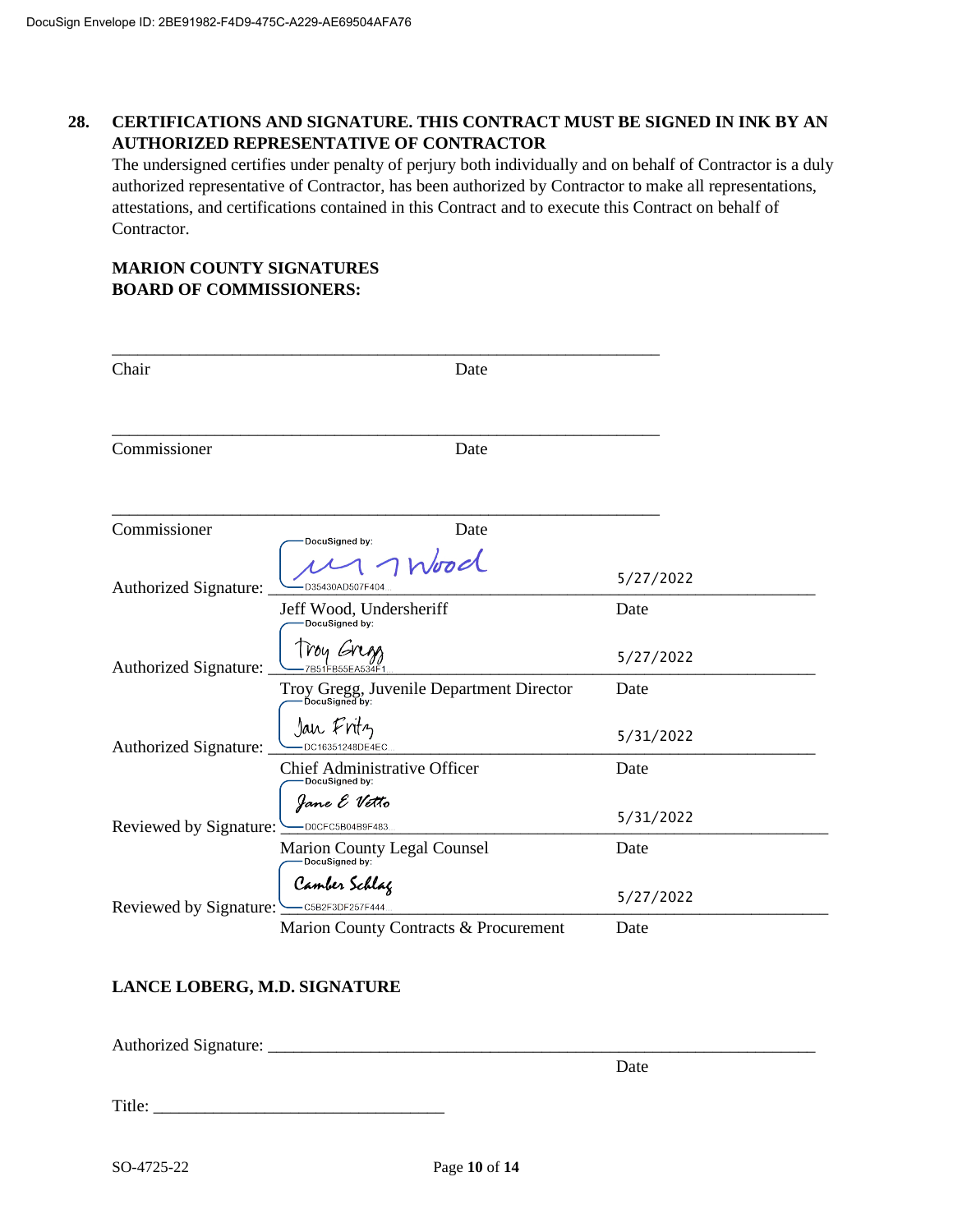# **EXHIBIT A STATEMENT OF WORK**

### **1. STATEMENT OF SERVICES**

Contractor shall perform Services as described below.

### **A. GENERAL INFORMATION**

The Marion County Jail (MCJ) is located at 4000 Aumsville Hwy SE, Salem, OR 97317, has a capacity of 620 beds and is currently budgeted for housing up to 415 adults in custody (AIC), booking an average of 16,000 individuals a year. The jail facility houses AIC waiting trial, AIC sentenced to one year or less, AIC being held for federal authorities and AIC sentenced to the state penitentiary. Due to its central location, the jail facility also operates as a hub for prisoner exchange where other correctional facilities transport/transfer prisoners throughout the state of Oregon and/or to other states.

The Marion County Juvenile Department (MCJD) is located at 3030 Center Street NE, Salem, OR 97301 and has a capacity of 64 beds and is currently budgeted for housing up to 32 youth. The Detention Center also provides beds to youth from other counties if space is available.

This agreement will secure Supervising Physician services for the Marion County Jail and Juvenile Department's medical program. "Supervising Physician" means a person licensed as a medical or osteopathic physician under ORS Chapter 677, actively registered and in good standing with the Board, approved by the Board, and who provides direction of, and is ultimately responsible for emergency and nonemergency care rendered by emergency medical services providers as specified in these rules. The supervising physician is also ultimately responsible for the agent designated by the supervising physician to provide direction of the medical services of the emergency medical services provider as specified in these rules.

### **B. REQUIRED SERVICES, DELIVERABLES AND DELIVERY SCHEDULE.**

- **i.** Both Contractor and any Key Personnel shall comply with the following:
	- a. Maintain required registrations and facility licenses as required by law.
	- b. Marion County's Discrimination and Harassment Free Workplace policy, by reference in Exhibit B.
	- c. Provisions of the Health Insurance Portability and Accountability Act (HIPAA) Business Associate, which are attached and by reference in Exhibit C.
	- d. Comply with the provisions of Exhibit D, the Juvenile Crime Prevention Contract.
	- e. Prison Rape Elimination Act (PREA) requirements and sign and return the PREA acknowledgement form referenced in Attachment 1.
	- f. Services provided under this Contract shall only be provided by individuals who have met the criminal history records check standards as set forth in OAR 407-007-000 through 407-007- 0100 and 416-800-000 to 416-800-0070, and ORS 181.533, 181.534, 181.537, and 181.547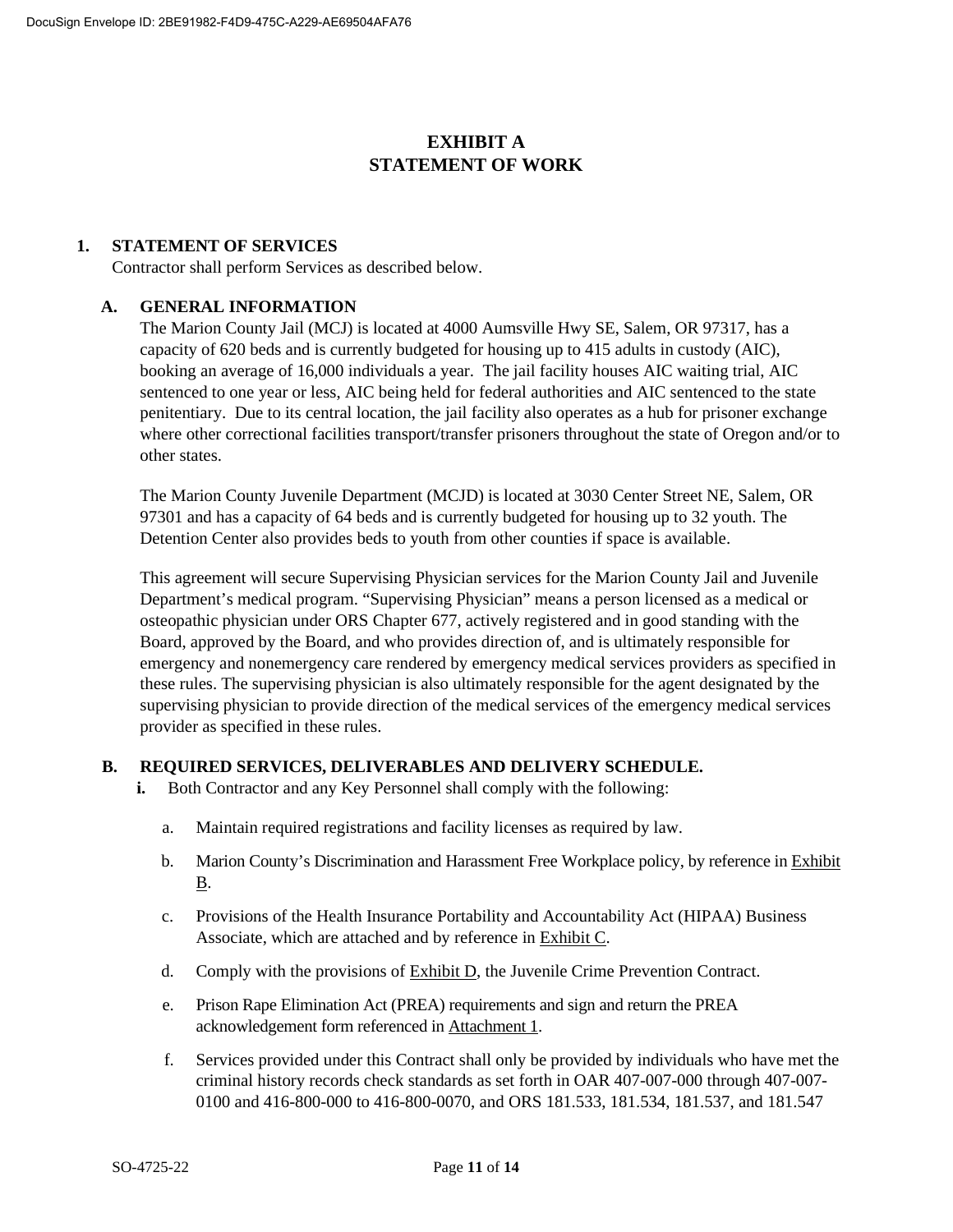prior to any service being provided under this Contract. In addition, to be allowed access to the Marion County Jail and Juvenile Department building, all providers must comply with Criminal Justice Information System Security Policy and will need to be fingerprinted. Contractor shall complete and return the Computerized Criminal History form, Attachment 2, which is attached and by reference made a part of this contract.

- **ii.** Contractor services for the Marion County Jail shall include:
	- a. Physician services and medical oversight for the Jail
	- b. Reviewing of medical standing orders, policies, and procedures, with recommendations to Administration
	- c. One (1) scheduled, on-site service day per week from a Physician working an average of four (4) to six (6) hours each scheduled day, days to be approved by jail medical lieutenant or designee
	- d. One (1) scheduled, on-site service day per week from a Physician's Assistant working an average of four (4) to six (6) hours each scheduled day.
	- e. Scheduled on-site service days shall be approved by the jail medical lieutenant or designee
	- f. 24 hour per day 7 day per week (24/7) on-call services that include consultation to both medical and correctional employees including authorization of appropriate prescription medications and other procedures
	- g. Coordination with other Jail Physician(s) and Jail medical staff to maintain complete 24/7 oncall availability, ensuring that each facility has access to on-call services at any time as needed.
	- h. Coverage by an alternate physician or a mid-level provider (Licensed Nurse Practitioner or Physician's Assistant) if contracted physician is unavailable. The term for an individual providing alternate coverage shall be no longer than fourteen (14) days and shall not occur more than four (4) times a year. The contracted physician will appropriately review activities of the mid-level provider.
	- i. Maintenance of health/medical records and charting of information in an electronic system with the ability to share/exchange data
	- j. Attendance of quarterly pharmacy meetings, dates determined by medical lieutenant.
- **iii.** Contractor services for the Marion County Juvenile Department shall include:
	- a. Physician services and/or medical oversight for the Juvenile Department.
	- b. Reviewing of medical standing orders, policies, and procedures, with recommendations to Administration.
	- c. Minimum of One (1) hour/week of on-site medical services to review medical files and quality assurance of nursing services provided or as needed by juvenile clients and staff.
	- d. Minimum of One (1) bi-annual 2-hour meeting with administration, time may also be used for education training of staff.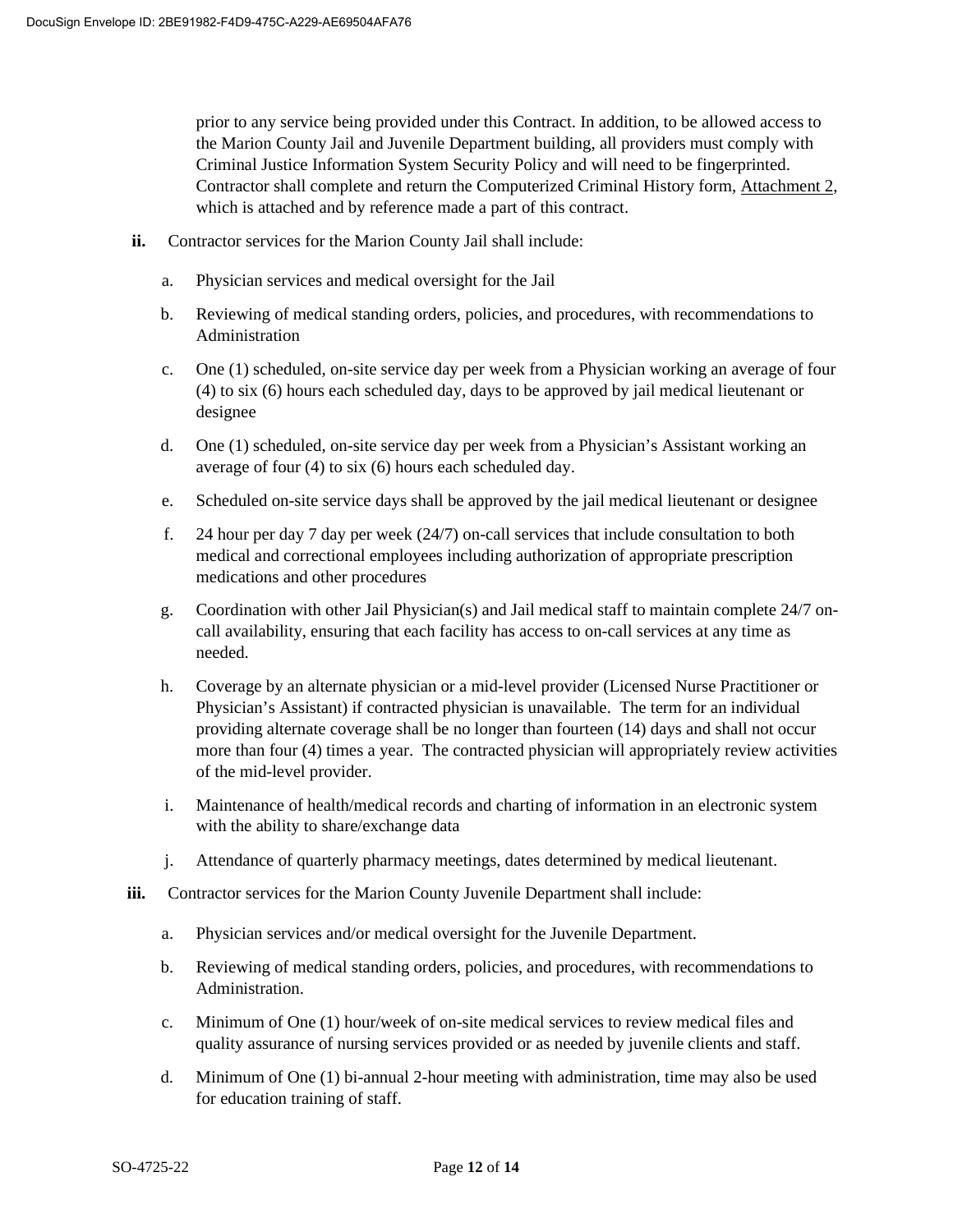- e. 24 hours per day 7 day per week (24/7) on-call services that include consultation to both medical and correctional employees, including the authorization of appropriate prescription medications.
- f. Coordinating with other Juvenile Physicians and medical staff to maintain complete 24/7 oncall availability, ensuring that each facility has access to on-call services at any time as needed.
- g. Coverage by an alternate physician or a mid-level provider (Licensed Nurse Practitioner or Physician's Assistant) if contracted physician is unavailable. The term for an individual providing alternate coverage shall be no longer than fourteen (14) days and shall not occur more than four (4) times a year. The contracted physician will appropriately review activities of the mid-level provider.
- h. Developing disease screening protocols based upon facility needs and those of the County Health Department and funding limits.
- i. Reviewing and developing appropriate medical policies and procedures as needed.
- j. Reviewing and developing treatment protocols as needed to standardize care.

## **C. SPECIAL REQUIREMENTS.**

Contractor shall be solely responsible for and shall have control over the means, methods, techniques, sequences, and procedures of performing the work, subject to the plans and specifications under this Contract and shall be solely responsible for the errors and omissions of its employees, subcontractors and agents.

Contractor has the skill and knowledge possessed by well-informed members of its industry, trade or profession and Contractor will apply that skill and knowledge with care and diligence and perform Services in a timely, professional, and workmanlike manner in accordance with standards applicable to Contractor's industry, trade, or profession.

Contractor agrees to always maintain during the term of this agreement, any license(s) required by law to perform services under this Agreement. Contractor agrees to provide County with a copy of the required license(s) and any renewals throughout the term of this agreement.

KEY PERSONS.Contractor and County agree that everyone specified below is an individual whose special qualifications and involvement in Contractor's performance of Services form part of the basis of agreement between the parties for this Contract and is an individual through whom Contractor shall provide to County the expertise, experience, judgment, and personal attention required to perform Services ("Key Person"). Each of the following is a Key Person under this Contract:

### Full Name: **Donna Millan, FNP**

### License: 201350009NP

Neither Contractor nor any Key Person of Contractor shall delegate performance of Services that any Key Person is required to perform under this Contract to others without first obtaining County's written consent. Further, Contractor shall not, without first obtaining County's prior written consent, re-assign or transfer any Key Person to other duties or positions so that the Key Person is no longer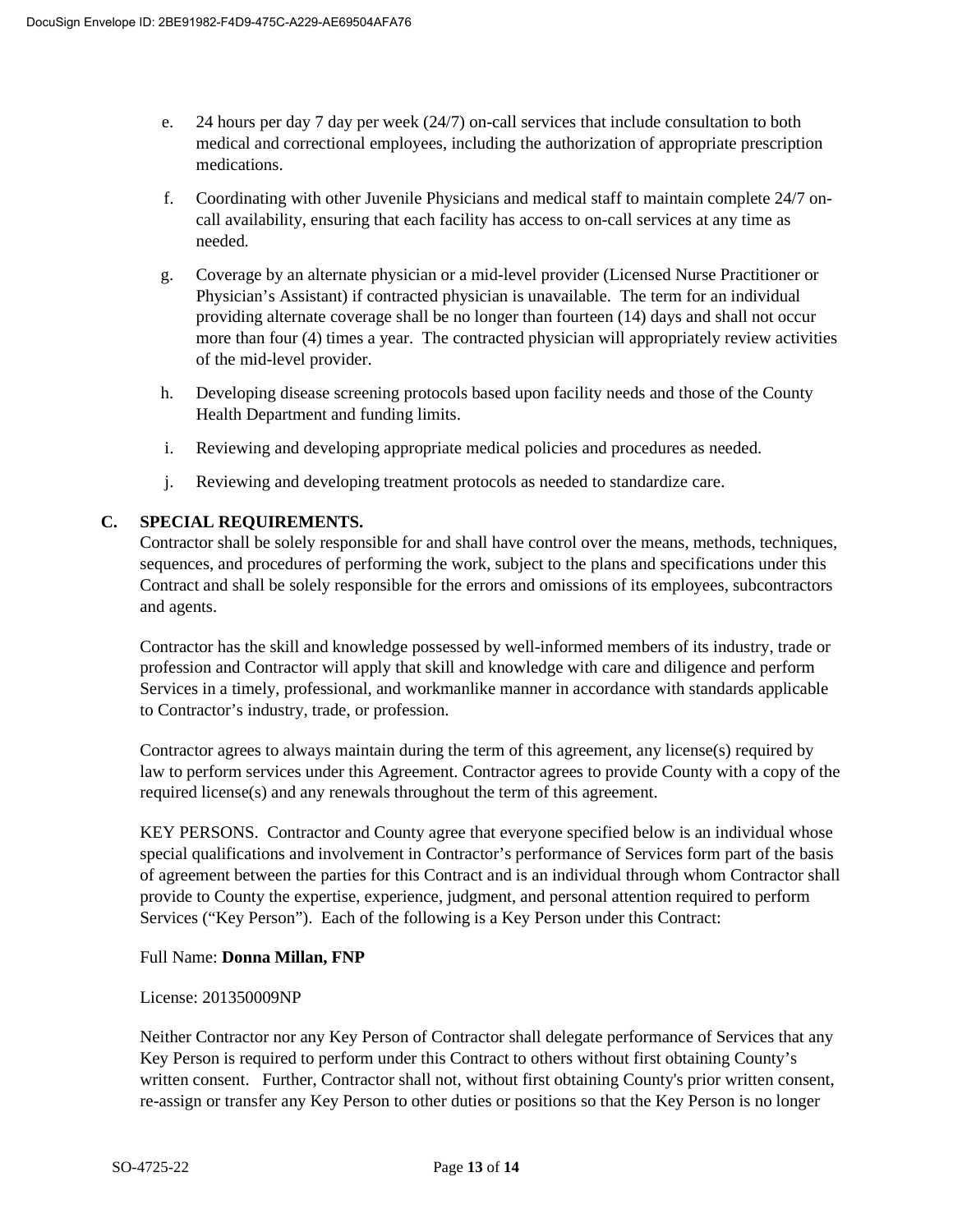available to provide County with that Key Person's expertise, experience, judgment, and personal attention. If Contractor requests County to approve a re-assignment or transfer of a Key Person, County shall have the right to interview, review the qualifications of, and approve or disapprove the proposed replacement(s) for the Key Person. Any individual County approves as a replacement for a Key Person is deemed a Key Person under this Contract.

### **2. COMPENSATION**

The total amount available for payment to Contractor under Exhibit A, section 2.A and for authorized reimbursement to Contractor under Exhibit A, section 2.C is \$522,000.00.

## **A. METHOD OF PAYMENT FOR SERVICES**

County shall pay Contractor \$14,500.00 per month for all services required under this Contract as specifically stated below:

- **i.** \$10,000.00 per month, up to but not more than \$360,000.00 for completing all services required at the Marion County Jail
- **ii.** \$4,500.00 per month, up to but not more than \$162,000.00 for completing all services required at the Marion County Juvenile Department

### **B. BASIS OF PAYMENT FOR SERVICES**

County shall pay Contractor monthly progress payments upon County's approval of Contractor's invoice submitted to County for completed Services, but only after County has determined that Contractor has completed, and County has accepted the completed Services.

### **C. EXPENSE REIMBURSEMENT**

County will not reimburse Contractor for any expenses under this Contract.

### **D. GENERAL PAYMENT PROVISIONS**

Notwithstanding any other payment provision of this contract, failure of the Contractor to submit required reports when due, or failure to perform or document the performance of contracted services, may result in withholding of payments under this contract. Such withholding of payment for cause shall begin thirty (30) days after written notice is given by the County to the Contractor, and shall continue until the Contractor submits required reports, performs required services or establishes, to the County's satisfaction, that such failure arose out of causes beyond the control, and without the fault or negligence of the Contractor.

### **E. INVOICES**

Contractor shall send all invoices to County's Contract Administrator at the address specified below or to any other address as County may indicate in writing to Contractor.

> **Marion County Sheriff's Office Attn: Contracts Specialist PO Box 14500 Salem, OR 97309**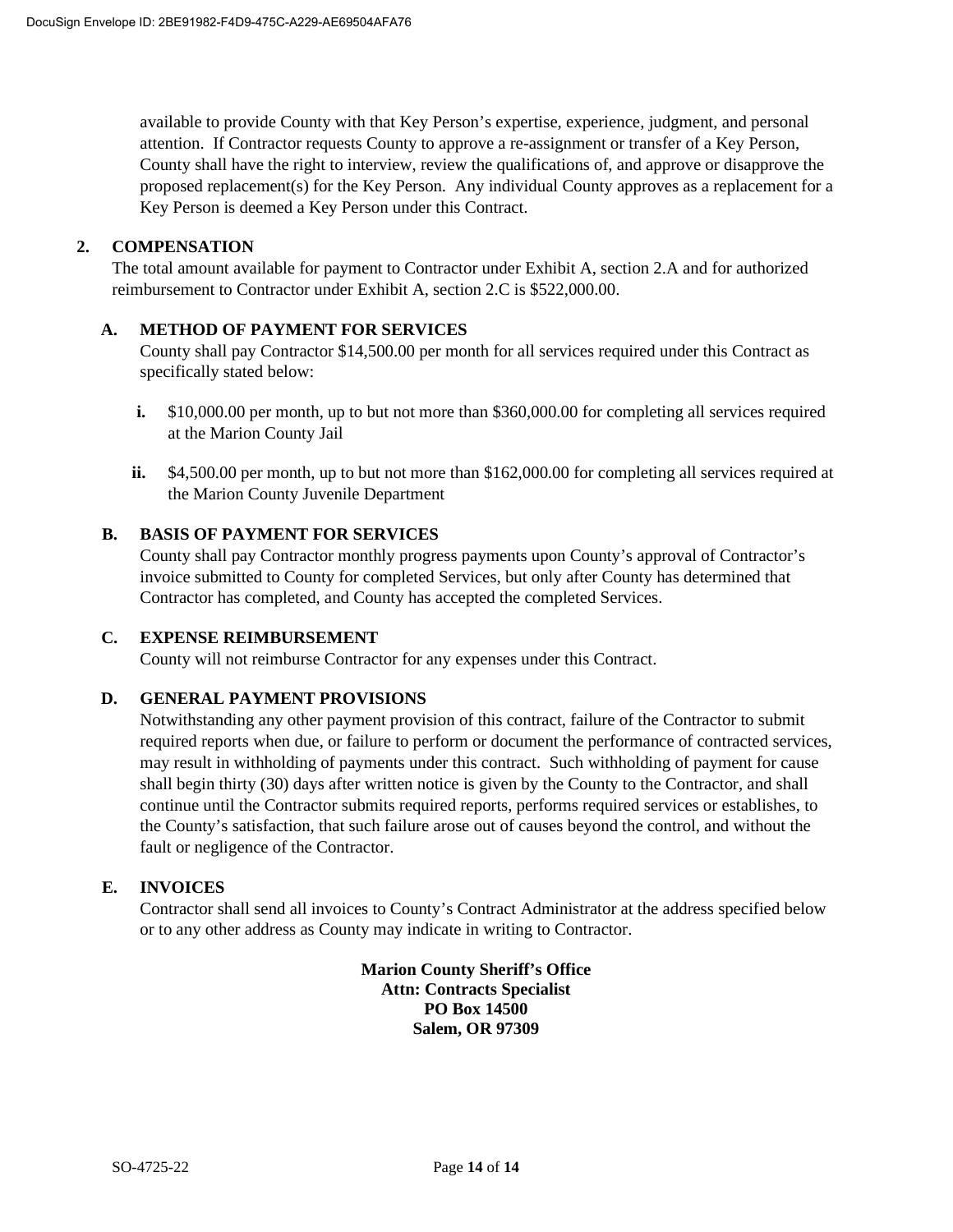# Attachment 1

# **PREA Volunteer and Contractor Information Acknowledgement Form**

Our goal at The Marion County Sheriff's Office is to keep everyone safe. Part of achieving that goal is making sure everyone understands how to prevent, detect, and respond to sexual misconduct. All Contractors, Volunteers and Employees must understand PREA (Prison Rape Elimination Act) rules and how to report a problem, or issue in the unlikely event misconduct is witnessed or reported by a victim.

**Important Rules to Know:** No one is ever allowed to engage in sexual misconduct.

- Sexual misconduct includes any kind of sexual contact, regardless of whether the other party agreed to the contact or not.
- This also includes sexual harassment: saying sexual things, saying things about someone's body, talking about whom someone likes to date, or making offensive gestures or comments.

Employees, contractors, and volunteers are prohibited from having any kind of romantic relationship with an adult in custody. There is no such thing as consent to sexual activity in a correctional setting.

Employees, contractors, and volunteers are prohibited from sharing personal details, such as their personal contact information, except in order to carry out their professional responsibilities. Similarly, employees, volunteers, and contractors are prohibited from making contact with adults in custody outside of each facility through any means (e.g., in person meetings, texting, or on social media), except in order to carry out their professional responsibilities.

**How We Keep Everyone Safe:** At the Marion County Sheriff's Office, we do a number of things to keep everyone safe, including:

- Educating adults in custody about their right to be free from sexual misconduct
- Conducting background checks of the individuals, we hire.
- Training employees, volunteers and contractors on our policies on preventing, detecting, and responding to sexual misconduct.
- Maintaining appropriate supervision of adults in custody.
- Offering a number of ways adults in custody and others can report problems at each facility.
- Fully investigating all allegations of sexual misconduct.
- Providing services and supports to adults in custody who allege they have been sexually abused.
- Protecting employees and adults in custody from retaliation for reporting problems or helping with an investigation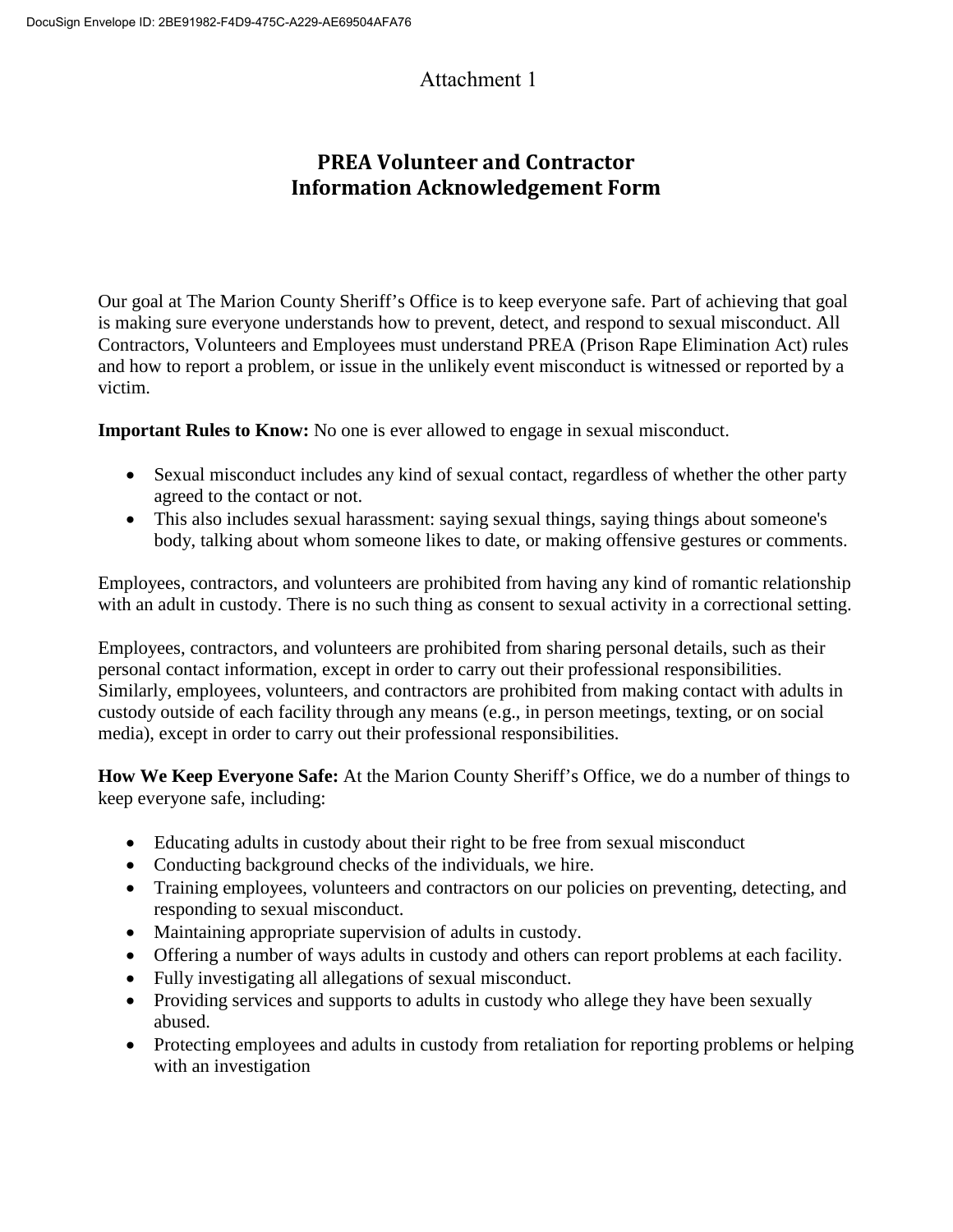# Attachment A

# **What to Do If Sexual Misconduct is suspected, witnessed or reported:**

- If an incident of sexual misconduct is witnessed or suspected you must report it immediately by contacting a deputy or non-sworn employee.
- If an adult in custody discloses something that suggests an incident of sexual misconduct has occurred, stay calm, listen to what they are saying, take the report seriously, and convey a message of support (e.g., "I'm glad you were strong enough to come to me."). Let the adult in custody know the incident will be reported and an investigation will be conducted to make sure they are safe. Inform them the information will not be shared beyond those who need to know to fix the problem.
- If an adult in custody wants to share an incident and asks that it not be repeated, let them know about your limits of confidentiality. This includes reporting certain behaviors by law once you have knowledge or reasonable suspicion that a crime is being or has been committed.
- For example, you might *say*, "I am glad you came to me and I can understand why you would not want me to tell anyone. If it is about someone hurting, harassing, or threatening you. I am required to report it. I respect your decision if you do not want to tell me as a result. But if you tell me, I can work with you to get help."

**Questions:** If you have questions pertaining to your PREA responsibilities or other facility rules, or your responsibilities while you are here, you may contact us by calling the Marion County Jail's Administrative section at (503) 581-1183.

**Acknowledgement:** By signing this form, you acknowledge that you have received, read, and understand your responsibilities regarding the Marion County Sheriff's Office sexual misconduct prevention, detection, and response policies and procedures.

Signature: \_\_\_\_\_\_\_\_\_\_\_\_\_\_\_\_\_\_\_\_\_\_\_\_\_\_\_\_\_\_\_\_\_\_\_\_\_\_\_ Date: \_\_\_\_\_\_\_\_\_\_\_\_\_\_\_\_\_\_\_

Printed Name: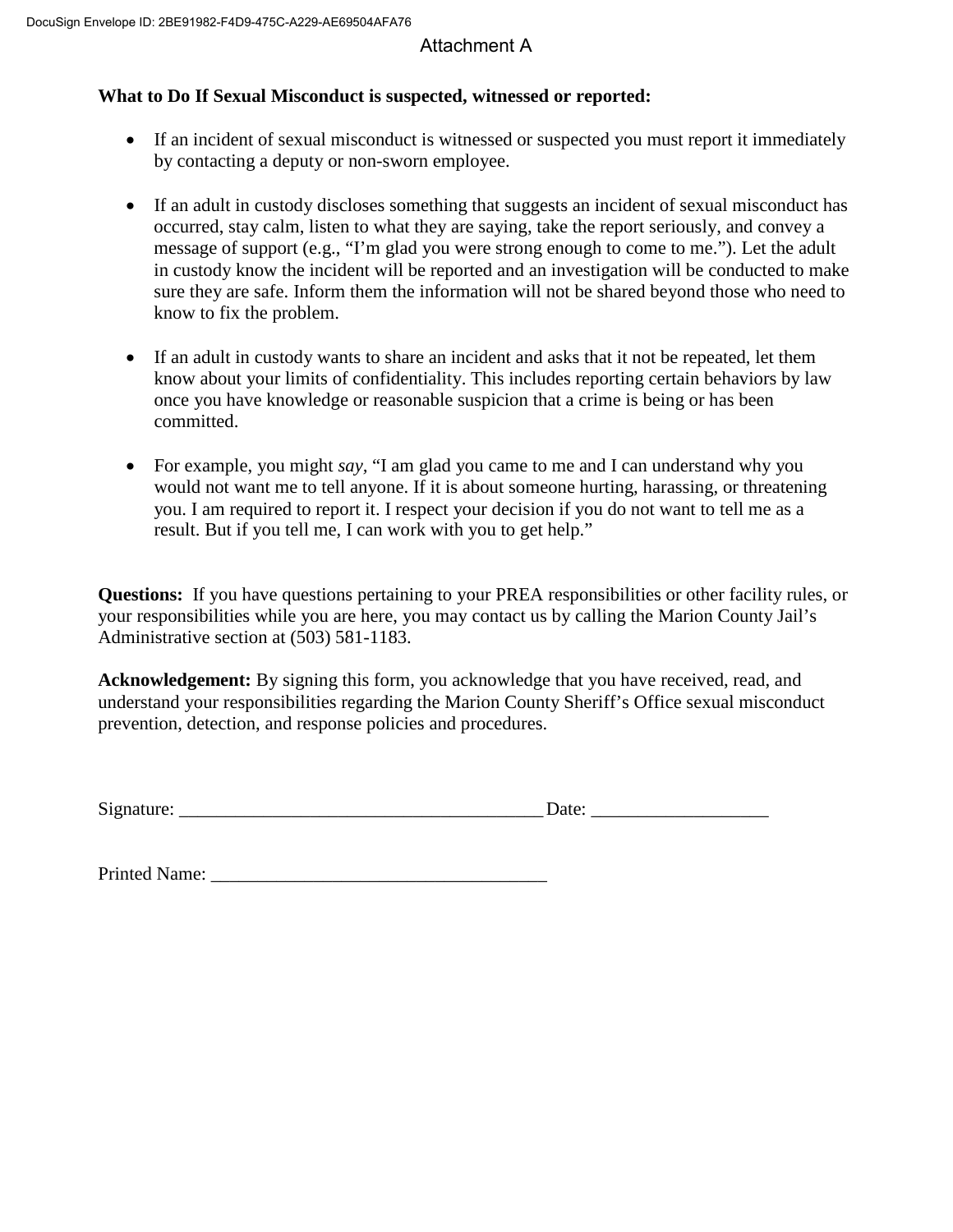# Attachment 2 Marion County Juvenile Department 3030 Center Street NE Salem, Oregon 97301-4596

|                                                                                                                            |                                                                     | <b>Computerized Criminal History (CCH)</b> |                                                                |  |
|----------------------------------------------------------------------------------------------------------------------------|---------------------------------------------------------------------|--------------------------------------------|----------------------------------------------------------------|--|
|                                                                                                                            |                                                                     |                                            |                                                                |  |
| my consent for the Marion County Juvenile Department to complete a Computerized Criminal History<br>and fingerprint check. |                                                                     |                                            |                                                                |  |
|                                                                                                                            |                                                                     |                                            | Dated this $\_\_\_\_$ day of $\_\_\_\_\_\_\$ MONTH $\_\_\_\_\$ |  |
|                                                                                                                            |                                                                     |                                            | <b>APPLICANT'S SIGNATURE</b>                                   |  |
| <b>Please Print:</b>                                                                                                       |                                                                     |                                            |                                                                |  |
|                                                                                                                            |                                                                     |                                            |                                                                |  |
|                                                                                                                            |                                                                     |                                            |                                                                |  |
| Oregon Driver's License Number: ___________________________                                                                |                                                                     |                                            |                                                                |  |
|                                                                                                                            |                                                                     |                                            |                                                                |  |
|                                                                                                                            |                                                                     |                                            |                                                                |  |
| Phone: ( )                                                                                                                 |                                                                     |                                            |                                                                |  |
| Have you had a driver's license in another state?                                                                          |                                                                     | $\Box$ Yes                                 | $\Box$ No                                                      |  |
| If yes, which state(s) to include license #'s: _________________________________                                           |                                                                     |                                            |                                                                |  |
|                                                                                                                            |                                                                     |                                            |                                                                |  |
| Office Use Only                                                                                                            |                                                                     |                                            |                                                                |  |
|                                                                                                                            | Requested by (print): Debbie Durig, Contracts Specialist [required] |                                            |                                                                |  |
|                                                                                                                            | Reason: Contracted service provider [required]                      |                                            |                                                                |  |
| Approved:                                                                                                                  | $\square$ YES                                                       |                                            |                                                                |  |
|                                                                                                                            |                                                                     |                                            | DEPARTMENT APPROVAL                                            |  |
|                                                                                                                            | $\square$ NO                                                        |                                            | <b>DATE</b>                                                    |  |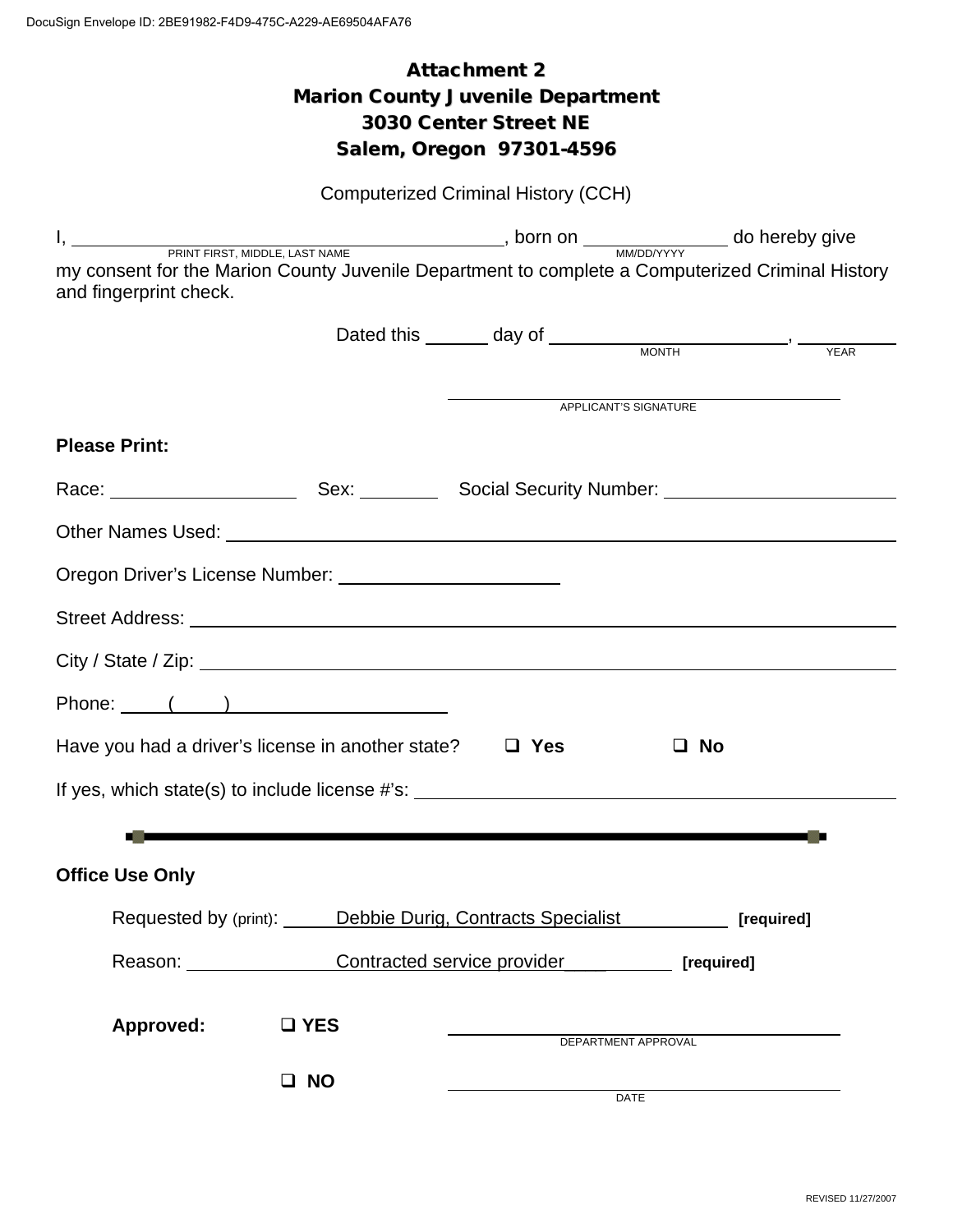# Addendum C

# **Criminal History Check Assurance**

Contractor:

\_\_\_\_\_\_\_\_(initial) The contractor listed above has passed the Computerized Criminal History background check as specified and is approved to work as a service provider for the Marion County Juvenile Department. Form on file at the Juvenile Department.

\_\_\_\_\_\_\_\_(initial)The contractor has requested a CJIS Security Clearance Background check and is approved for access into Juvenile Department buildings beyond general public access. Form is on file at the Juvenile Department.

Chuck Sybrandt, Deputy Director Date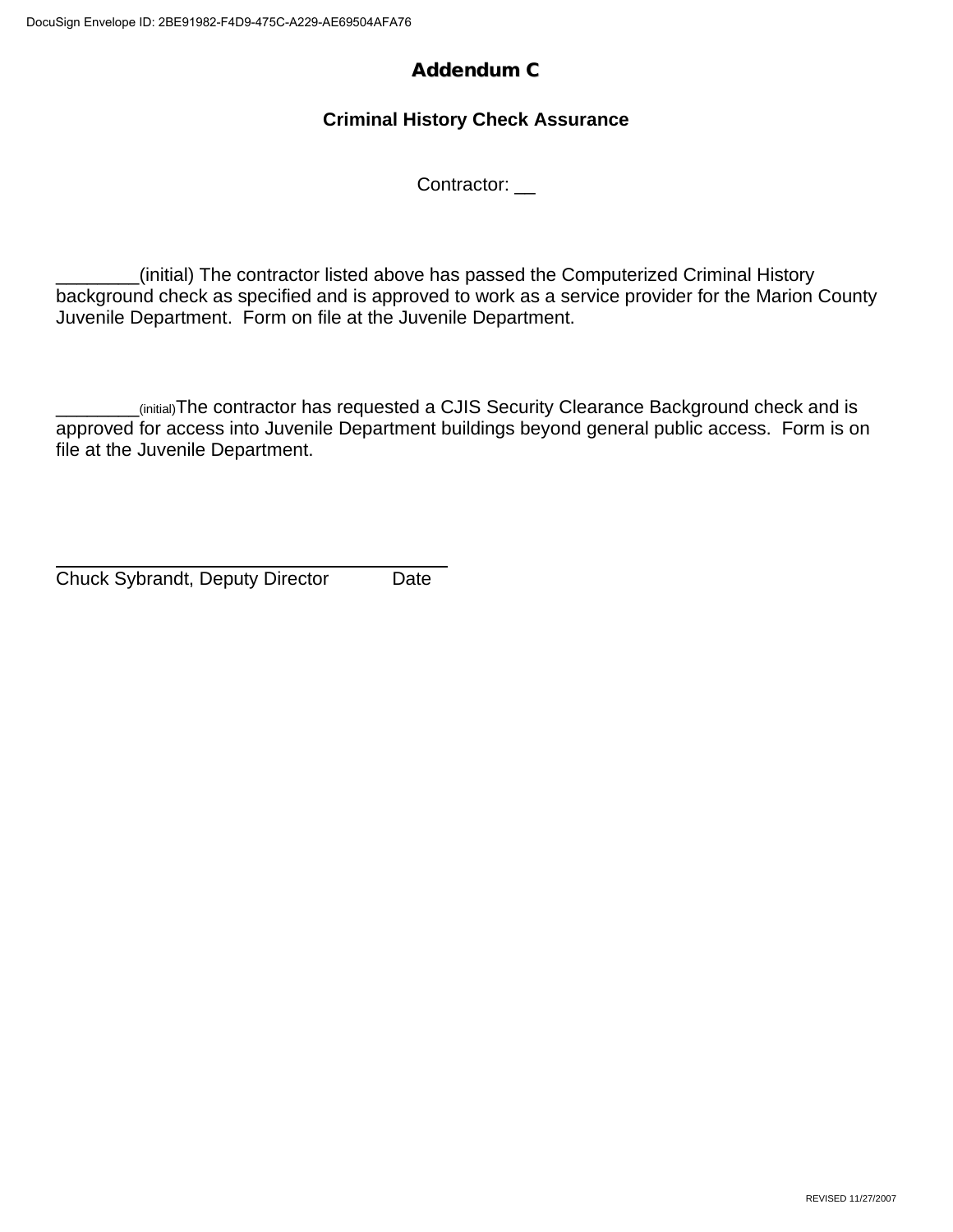

**ADMINISTRATIVE POLICIES**

| <b>SECTION:</b> | Professional Conduct                                          |                     | <b>POLICY#:</b>     | 602                    |
|-----------------|---------------------------------------------------------------|---------------------|---------------------|------------------------|
|                 |                                                               | <b>PROCEDURE #:</b> | $602-A$ and $602-B$ |                        |
|                 | Discrimination and Harassment Free Workplace<br><b>TITLE:</b> |                     | <b>ORDER#:</b>      | 20-001                 |
| DEPT:           | <b>Human Resources</b>                                        |                     | PROGRAM:            | <b>Human Resources</b> |
| <b>ADOPTED:</b> | 04/93                                                         | <b>REVIEWED:</b>    | <b>REVISED:</b>     | 01/20                  |

# **PURPOSE:** Marion County is committed to a work environment free of discrimination, harassment, and intimidation. This policy outlines types of prohibited conduct and procedures for reporting and investigating prohibited conduct.

**AUTHORITY:** The Marion County Board of Commissioners may establish rules and regulations in reference to managing the interest and business of the county under ORS 203.010, 203.035, 203.111, 203.230.

> The Marion County Board of Commissioners expresses the governing body's official, organizational position on fundamental issues or specific repetitive situations through formally adopted, written policy statements. The policy statements serve to provide rules for public officials on the conduct of county business.

Marion County Administrative Policies and Procedures outline the methods through which the Board of Commissioners takes formal action on administrative policy. They are the official record of county administrative policy.

Statutory Authority: Equal Pay Act of 1963, Age Discrimination in Employment Act (ADEA), Americans with Disabilities Act of 1990, Titles VI and VII of the Civil Rights Act of 1964, Titles VIII and IX of the Civil Rights Act of 1968, Immigration Reform and Control Act of 1986, Federal Family and Medical Leave Act of 1993, Sections 503 and 504 of the Rehabilitation Act of 1973, the Age Discrimination Act of 1975, Vietnam Era Veterans Readjustment Act of 1974, Executive Order 11246 as amended, and regulations of the US Department of Health and Human Services issued pursuant to the Acts, Title 45 Code of Federal Regulations Part 80, 84 and 91, and ORS Chapter 659, ORS Chapter 659A, ORS 654.062(5)(a), ORS 399.065, ORS 171.120-.12.

## **APPLICABILITY:** All Marion County elected officials, department heads, employees, prospective employees, volunteers, interns, and contractors.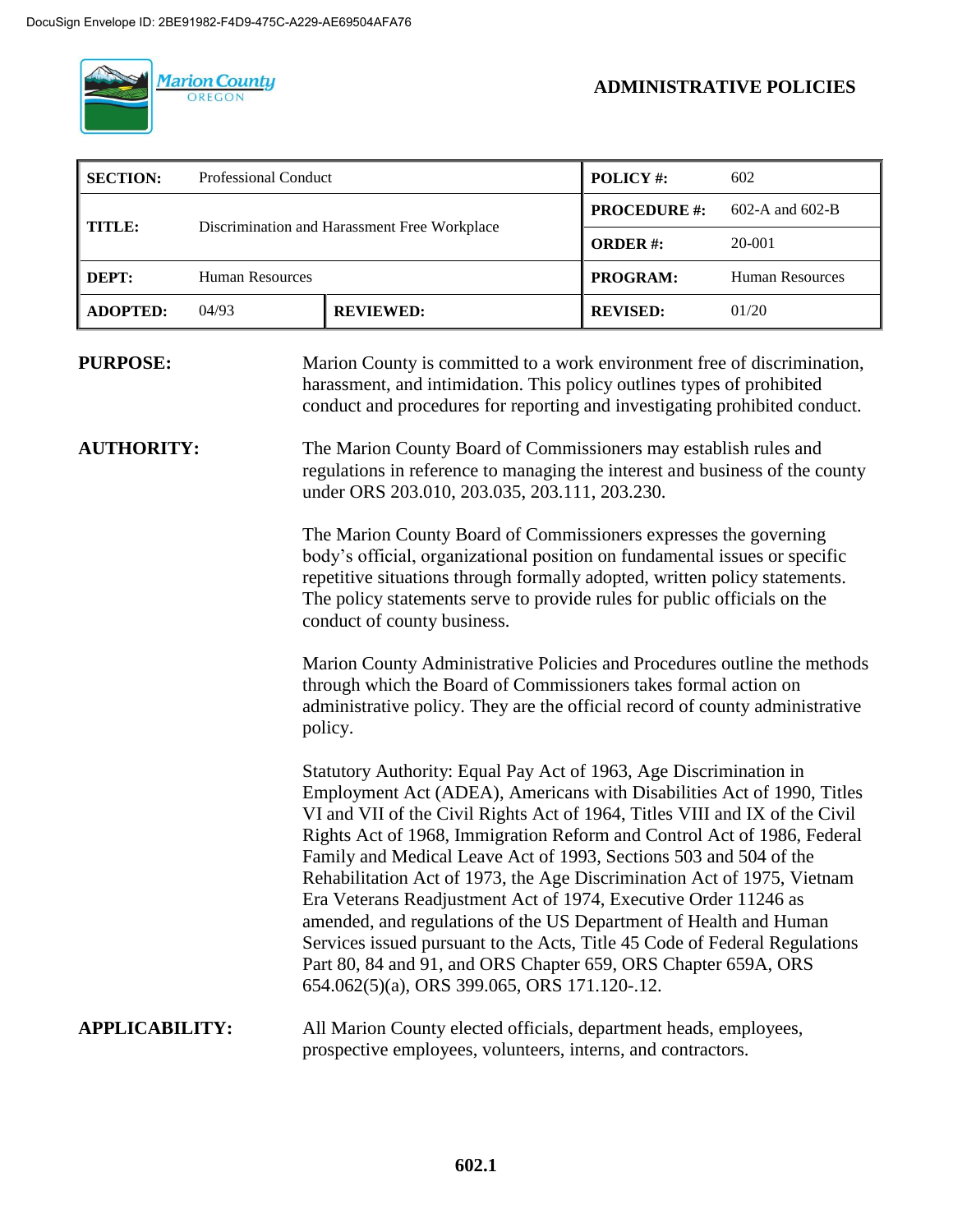**GENERAL POLICY:** It is the policy of Marion County to maintain a work environment which is free of harassment based on race, color, age, religion, sex, sexual orientation, disability, national origin, and any other protected status in accordance with applicable state and/or federal law. Discrimination or harassment will not be tolerated in the workplace, in the provision of county services to members of the public, in any work-related setting outside of the workplace, or when using county-owned equipment including vehicles and electronic devices.

# **DEFINITIONS:**

**Complainant:** A person (or persons) allegedly subjected to, or who witnessed or observed, discrimination, intimidation, workplace harassment, or sexual harassment and who files a complaint with their immediate supervisor, another manager, or Human Resources.

**Discrimination**: Unequal or different treatment of an individual in employment practices or the provision of county services on the basis of race, religion, color, sex, sexual orientation, age, physical or mental disability, marital status, national origin, or any other protected class status in accordance with state or federal law.

**Employment Practices**: Includes, but is not limited to, recruiting, hiring, promotion, demotion, transfer, termination, layoff, training, compensation, benefits, and performance evaluations.

**Harassment:** Verbal, non-verbal, or physical conduct that is derogatory, shows hostility towards, or is designed to threaten, intimidate or coerce an individual because of his or her race, religion, color, sex, sexual orientation, age, physical or mental disability, marital status, national origin, or any other protected status in accordance with state or federal law, and,

- Has the purpose or effect of creating an offensive, intimidating, hostile, or threatening environment;
- Has the purpose or effect of unreasonably interfering with an individual's work performance; or,
- Otherwise substantially and adversely affects an individual's employment opportunities or access to County programs, services, facilities, or activities.

**Hostile Work Environment**: A type of harassment based upon a protected class where a pattern of harassment creates an offensive, intimidating, hostile or threatening work environment, or has the purpose or effect of unreasonably interfering with an individual's work performance. To rise to the level of a legal claim of hostile work environment, the harassment must be severe and persistent, not an isolated joke or comment, although these behaviors may still be considered discriminatory, disrespectful or unprofessional. Disrespectful or unprofessional behaviors may be part of a disruptive environment and may be grounds for discipline, but would not be a civil rights violation unless they are based upon or related to a protected class.

**Inappropriate Behavior of a Sexual Nature**: Behavior that, while not amounting to sexual harassment, has a sexual component and has the potential to lower morale, decrease productivity or disrupt the workplace.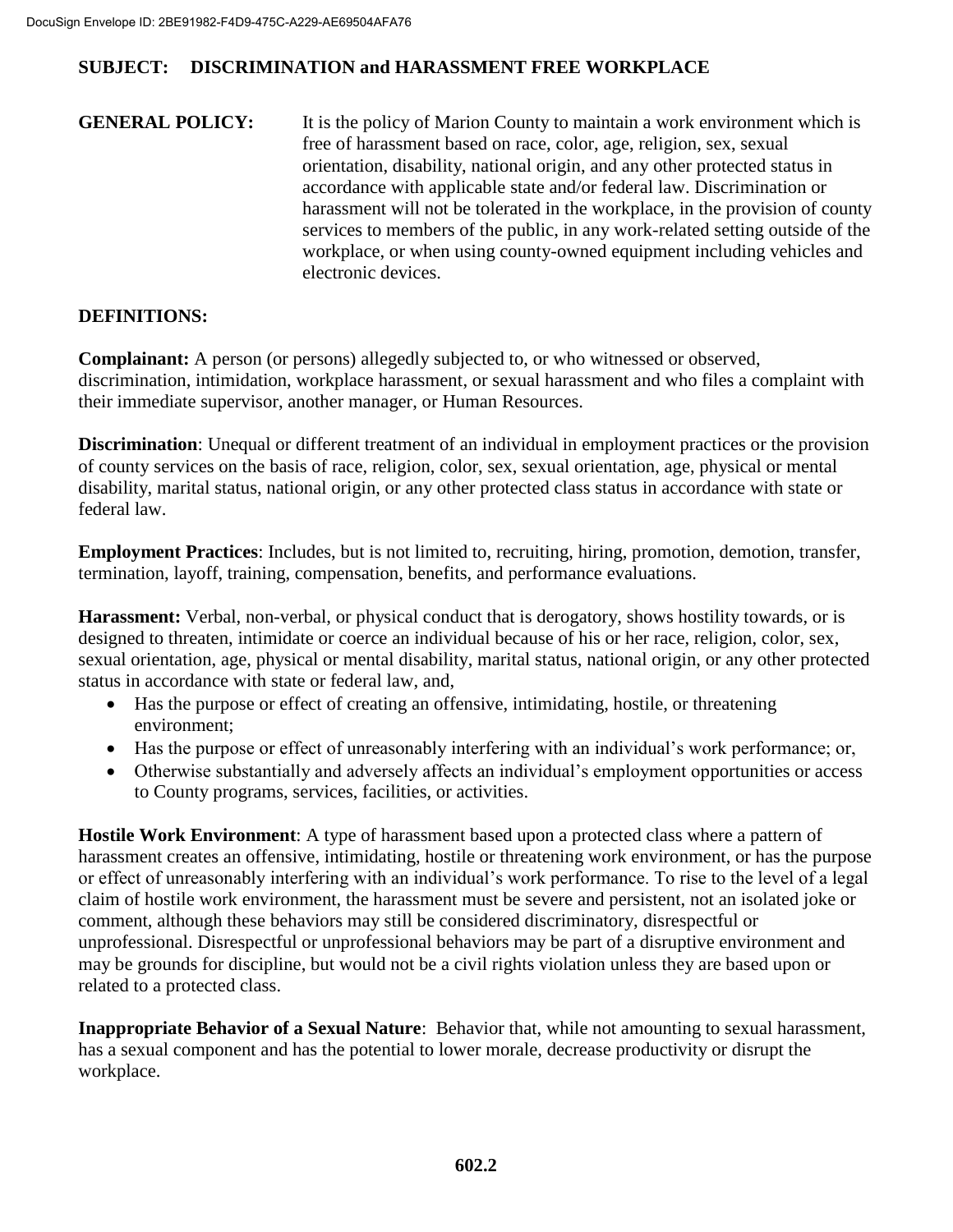**National Origin Harassment:** Behavior that denigrates, ridicules, or is verbally or physically abusive of a person because of his or her actual or perceived ancestry, heritage, cultural background, or ethnic identification.

**Non-disclosure agreement:** An agreement between the employer and employee not to disclose information related to complaints or personnel actions related to violations of this policy.

**Non-disparagement agreement:** An agreement between the employer and employee not to make negative statements about the other related to complaints or personnel actions related to violations of this policy.

**Protected Class Under Federal Law**: Race; color; national origin; sex (includes pregnancy- related conditions); religion; age (40 and older); disability; a person who uses leave covered by the Federal Family and Medical Leave Act; a person who uses military leave; a person who associates with a member of a particular race, color, or national origin; a person who opposes unlawful employment practices, files a complaint or testifies about violations or possible violations; and any other protected class as defined by federal law.

**Protected Class Under Oregon State Law:** All federally protected classes, plus: age (18 and older); physical or mental disability; injured worker; a person who uses leave covered by the Oregon Family Leave Act; marital status; family relationship; sex; sexual orientation; whistleblower; expunged juvenile record; and any other protected class as defined by state law.

**Quid Pro Quo Harassment**: A type of sexual harassment where submission to harassment or sexual advances is used as the basis for employment practices and decisions or other county benefits and services. Quid pro quo harassment can be committed by someone who has the supervisory authority to make decisions about employment practices or who, because of their position, can control or withhold county services or allow a third person to avoid a detriment.

**Racial Harassment**: Behavior that denigrates, ridicules, or is verbally or physically abusive of a person because of his or her actual or perceived race including, but not limited to, jokes, derogatory statements or stereotypical comments about someone's actual or perceived race.

**Retaliation:** An adverse action against, or treatment of, an individual because he or she exercised rights protected under law such as complaining about harassment or discrimination, assisting with or participating in the investigation or resolution of complaints, or speaking out against harassment or discrimination.

**Sex Discrimination**: Unequal or different treatment in employment actions or services because of the individual's sex or stereotypes based upon sex, including sexual orientation or sexual identity.

**Sexual Harassment**: Unwelcome, pervasive or intrusive sexual advances, requests for sexual favors, or other verbal or physical conduct of a sexual nature when submission to, or rejection of, such conduct by either males or females:

- Is made explicitly or implicitly a term or condition of employment;
- Is used as a basis for an employment decision; or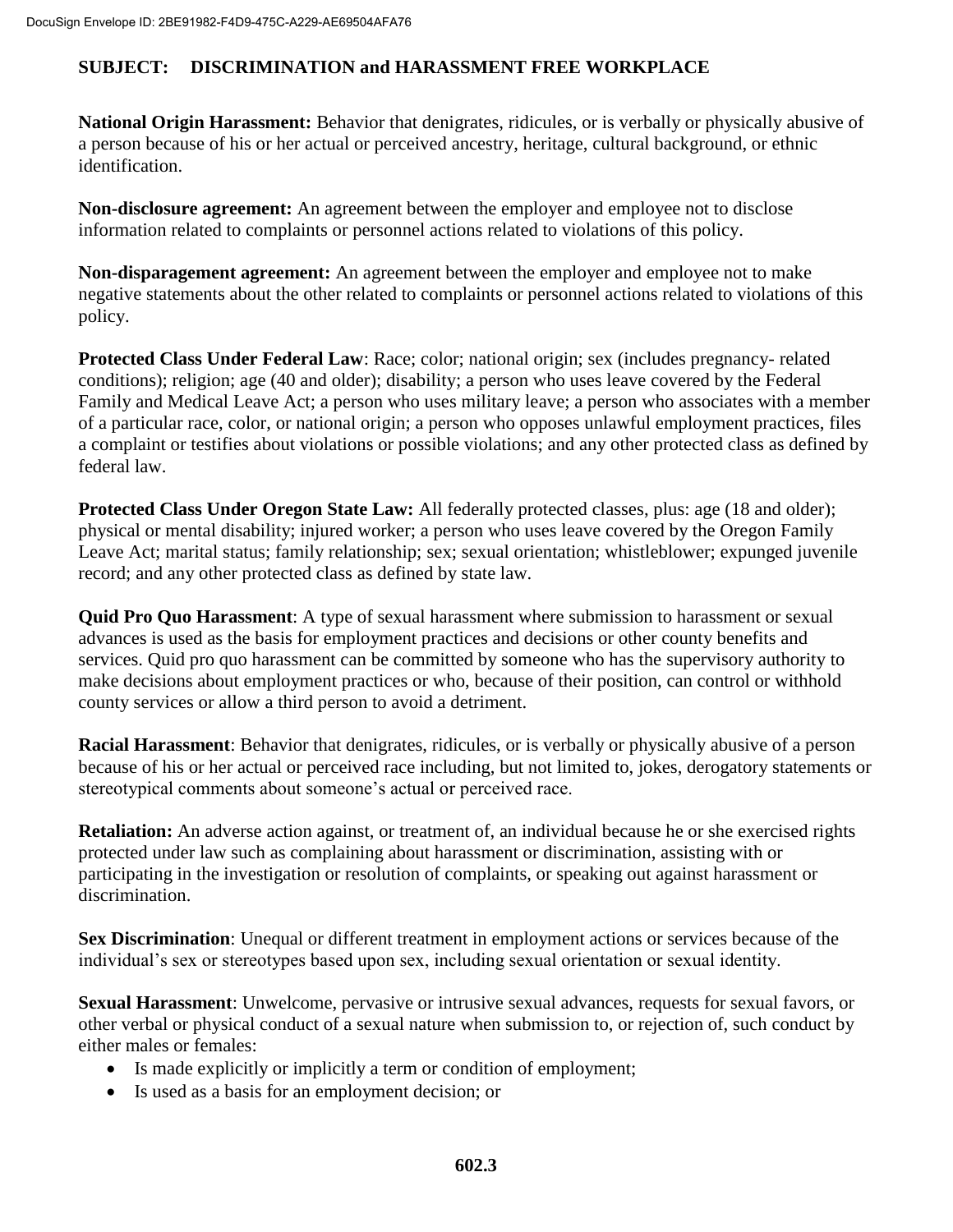Unreasonably interferes with an employee's work performance or creates a hostile work environment.

Sexual harassment does not refer to behavior or occasional compliments of a socially acceptable nature. It refers to behavior that is unwelcome or personally offensive, and that lowers morale or interferes with work effectiveness. Two types of sexual harassment are quid pro quo harassment and hostile work environment.

**Third Party Harassment**: Behavior that is unwelcome to the individuals who see or hear the harassment even though it is not directed at them.

**Whistleblower**: An employee who, in good faith, discloses to a state or federal regulatory agency, law enforcement agency, manager, or attorney, lawfully accessed information related to an objectively reasonable belief of a violation of federal, state, or local law, rule or regulation by the employer.

**Workplace Intimidation:** Unwelcome, unwanted or offensive conduct based on or because of an employee's protected class status. Workplace intimidation may occur between a manager/supervisor and a subordinate, between employees, and among non-employees who have business contact with employees. A complainant does not have to be the person harassed, but could be a person affected by the offensive conduct. Examples of intimidation include, but are not limited to, derogatory remarks, slurs and jokes about a person's protected class status.

## **POLICY GUIDELINES:**

## **1. RESPONSIBILITIES**

- 1.1. This policy is not limited in application to harassment between supervisors and subordinates, but also includes harassment between co-workers. Employees shall not engage in harassment, sexual harassment, or retaliation as defined in this policy.
- 1.2. The prohibition against employment discrimination and harassment may extend to conduct that employees are subjected to from: vendors; contractors; customers; or others who enter the workplace; and to conduct the public is subjected to by county employees.
- 1.3. Elected officials, the chief administrative officer, and department heads are responsible for enforcing this policy and for ensuring that all county officials, employees, and volunteers are made aware of and follow this policy.
- 1.4. Employees have the right to be free of discrimination associated with pregnancy, childbirth and related medical conditions, and the right to reasonable accommodation.
	- 1.4.1. Notice of these rights shall be:
		- 1.4.1.1. Posted in the workplace, generally available to all employees;
		- 1.4.1.2. Given to new employees at the time of hire;
		- 1.4.1.3. Given to existing employees, volunteers, and interns; and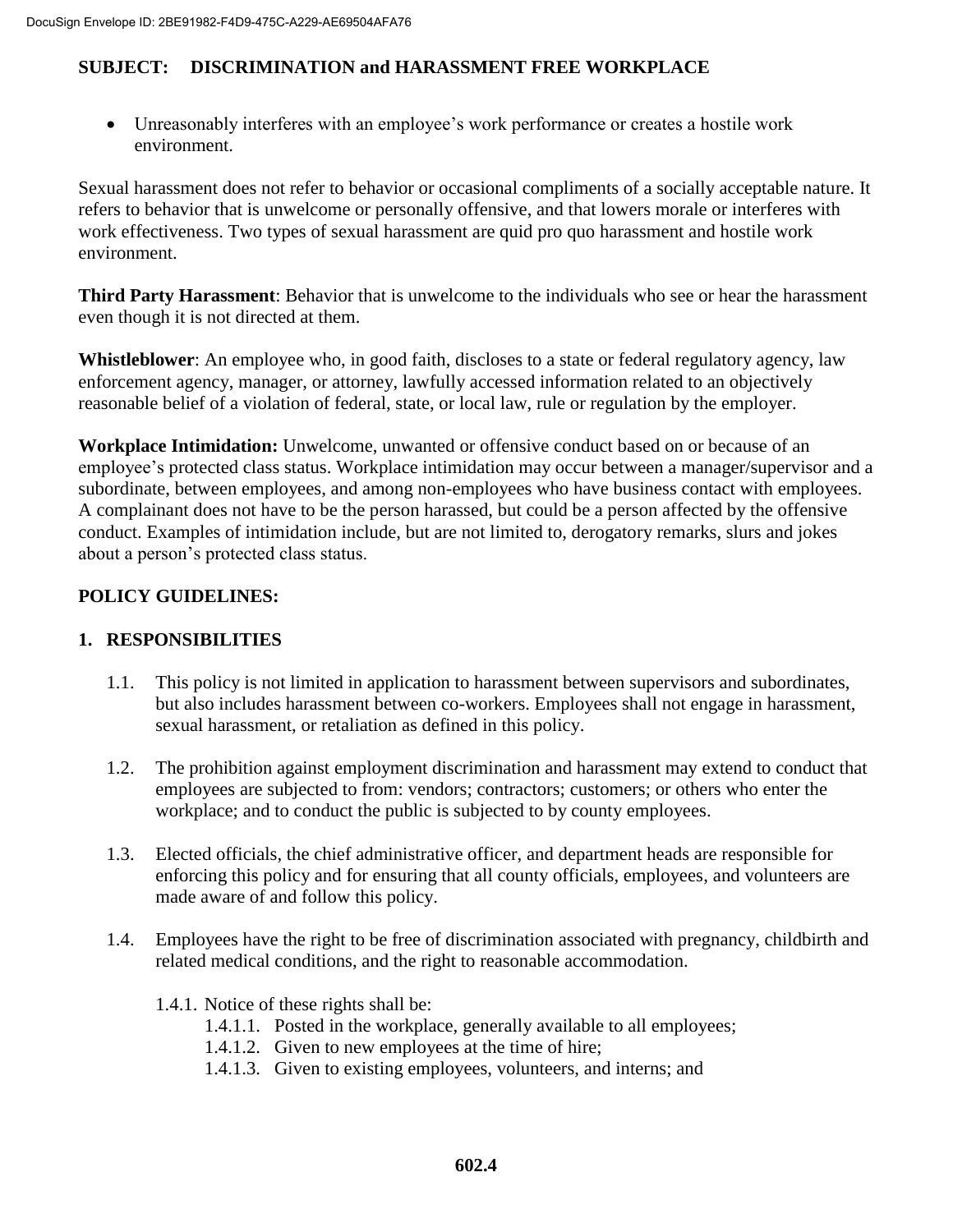- 1.4.1.4. Given to an employee who informs her supervisor of pregnancy, within 10 days after the supervisor receives the information.
- 1.4.2. Marion County Administrative Policy 304, Americans with Disabilities Act, covers procedures for requesting a reasonable accommodation. <https://apps.co.marion.or.us/APAP/>
- 1.5. Managers and employees are advised to document incidents of discrimination, sexual assault, or harassment. An employee may voluntarily disclose information regarding an incident of workplace harassment that involves him/her.
- 1.6. Elected officials, department heads, managers, and supervisors are responsible for taking immediate action if they observe or become aware of any form of discrimination, harassment, intimidation, retaliation, or whistleblower retaliation.
	- 1.6.1. Immediate action includes intervening to stop the discrimination, harassment, retaliation, or whistleblower retaliation, filing an incident report with Human Resources, and contacting Human Resources for review and consultation.
	- 1.6.2. Failure to take such action may result in discipline against the department head, manager, or supervisor.
- 1.7. The Human Resources Department is responsible for reviewing all incident reports or complaints of discrimination, harassment, intimidation, retaliation, or whistleblower retaliation, for determining the appropriate party to conduct an investigation, for providing oversight of the investigative process, and for providing training and consultation on the policy involving employment with Marion County.
- 1.8. All Marion County elected officials, department heads, employees, prospective employees, volunteers, interns and contractors must immediately notify their supervisor, a member of management, or the Human Resources Department if they observe or become aware of a situation involving discrimination, harassment, intimidation, retaliation, or whistleblower retaliation.
- 1.9. This policy prohibits retaliation against anyone who files a complaint, participates in an investigation, or reports observing discrimination, workplace harassment, workplace intimidation, sexual assault, or sexual harassment.
- 1.10. The employee filing a complaint shall cooperate fully in the investigation process and be as forthcoming as possible in the investigation to determine if evidence exists to support the allegation.
- 1.11. The investigator, complainant, accused, witnesses, and all other parties involved in the investigation are responsible to hold any information regarding the investigation as confidential as possible, sharing the information on a "need to know" basis only.
- 1.12. Department management, in consultation with Human Resources, is responsible for follow-up on complaints within their departments. This includes determining and imposing appropriate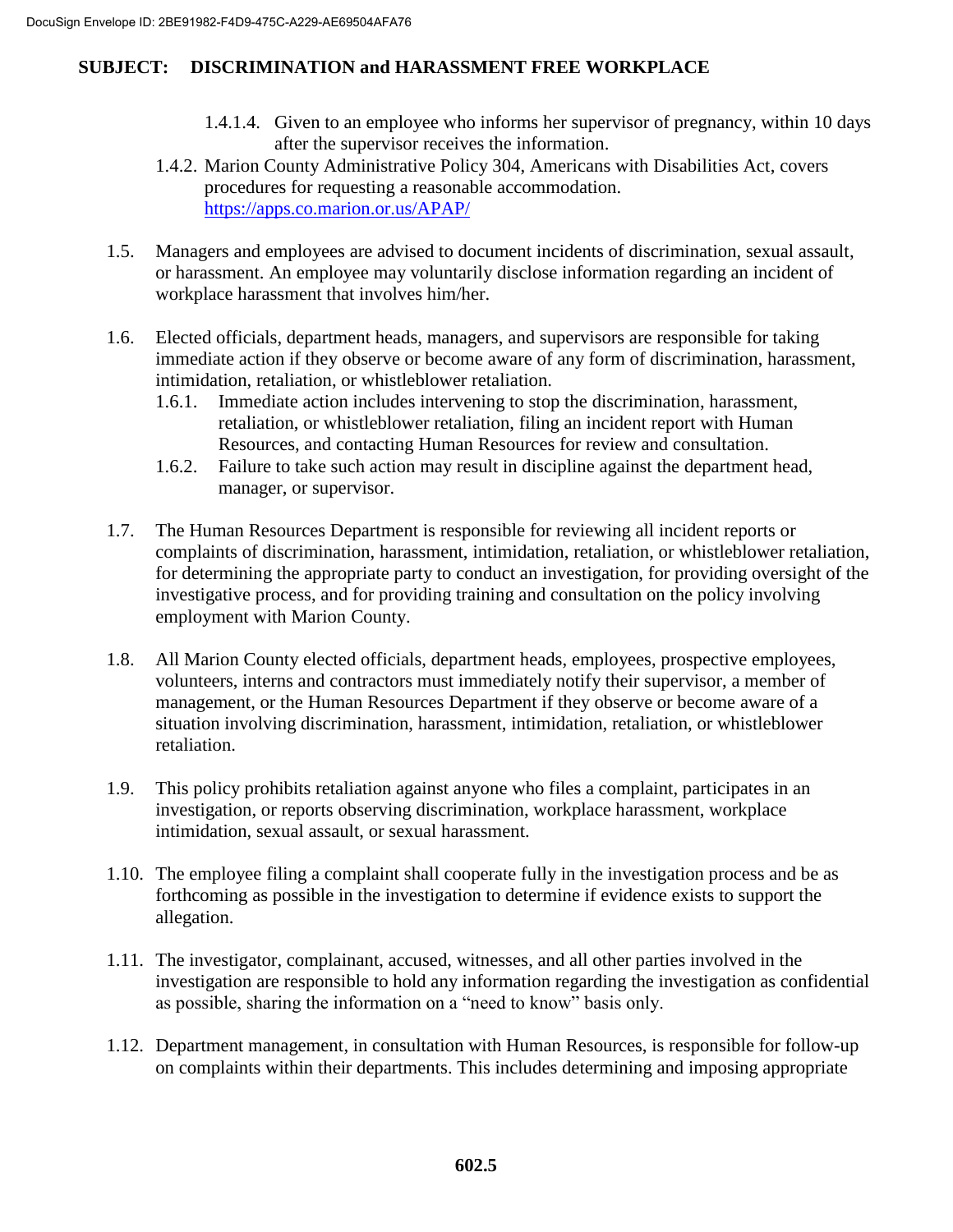discipline if warranted, implementing and monitoring other corrective measures, and reporting the resolution back to Human Resources.

- 1.13. Managers may not require, coerce, or enter into an agreement with an employee or prospective employee, as a condition of employment, continued employment, promotion, compensation or the receipt of benefits, that contains a nondisclosure provision, a non-disparagement provision or any other provision that has the purpose or effect of preventing the employee from disclosing or discussing conduct that:
	- 1.13.1. Constitutes discrimination, including conduct that constitutes sexual assault; or
	- 1.13.2. Constitutes discrimination that occurred between employees or between an employee and manager/supervisor in the workplace or at an offsite work-related event that is coordinated by or through the county; or
	- 1.13.3. Occurred between a manager/supervisor and an employee off the employment premises.
- 1.14. If an employee requests to enter into a separation agreement; a non-disclosure agreement nondisparagement clause, a no-rehire clause, and confidentiality clause may be included. All agreements under this subsection are subject to a seven-day revocation period.
- 1.15. Employees alleging an unlawful employment practice have five years after the occurrence of the alleged unlawful employment practice to file a complaint or civil action with the Bureau of Labor and Industries.
- 1.16. This policy must be provided to:
	- 1.16.1. All current employees;
	- 1.16.2. All current and new volunteers and interns;
	- 1.16.3. Employees at the time of hire; and
	- 1.16.4. An employee that disclosed information regarding prohibited discrimination or harassment.
- 1.17. Disciplinary Actions
	- 1.17.1. Observance of and adherence to this policy is mandatory for all county employees. Violation of this policy may result in disciplinary action up to and including termination.
	- 1.17.2. Probationary or temporary employees violating this policy may be subject to immediate termination.
	- 1.17.3. Volunteers violating this policy may be subject to immediate termination.
	- 1.17.4. The department head or department management, in consultation with Human Resources, shall be responsible for determining what immediate and appropriate disciplinary action shall be taken.
	- 1.17.5. Employees who violate this policy by retaliating against others may be subject to disciplinary action, up to and including dismissal.
	- 1.17.6. Violations of this policy in regard to whistleblower retaliation are a potential Class A misdemeanor and may be referred to the Marion County District Attorney's Office for prosecution.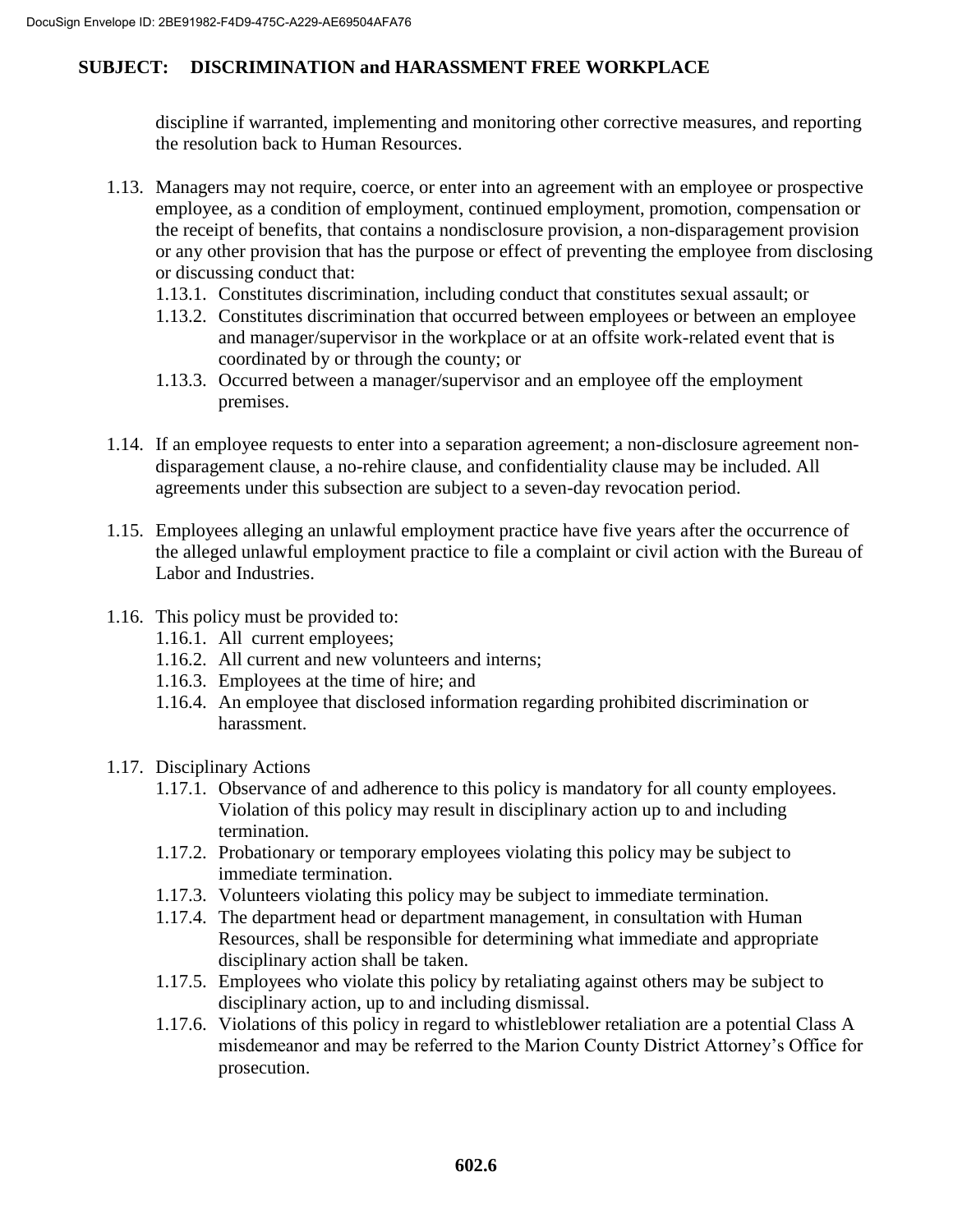1.18. The Human Resources Department shall maintain records related to workplace harassment per the department's records retention procedures.

## **2. EXCEPTIONS**

There are no exceptions to this policy.

## **3. IMPLEMENTATION**

- 3.1. The Chief Human Resources Officer is responsible for implementation of this policy.
- 3.2. Elected officials, department heads, managers, and supervisors are expected to be knowledgeable of and shall be responsible for implementing this policy in their respective departments.

## **4. PERIODIC REVIEW**

This policy shall be reviewed by the Human Resources Department every three years or more often if necessary, and updated as needed.

| Adopted:  | 04/93 |
|-----------|-------|
| Reviewed: |       |
| Revised:  | 12/16 |
|           | 12/19 |
|           | 01/20 |
|           |       |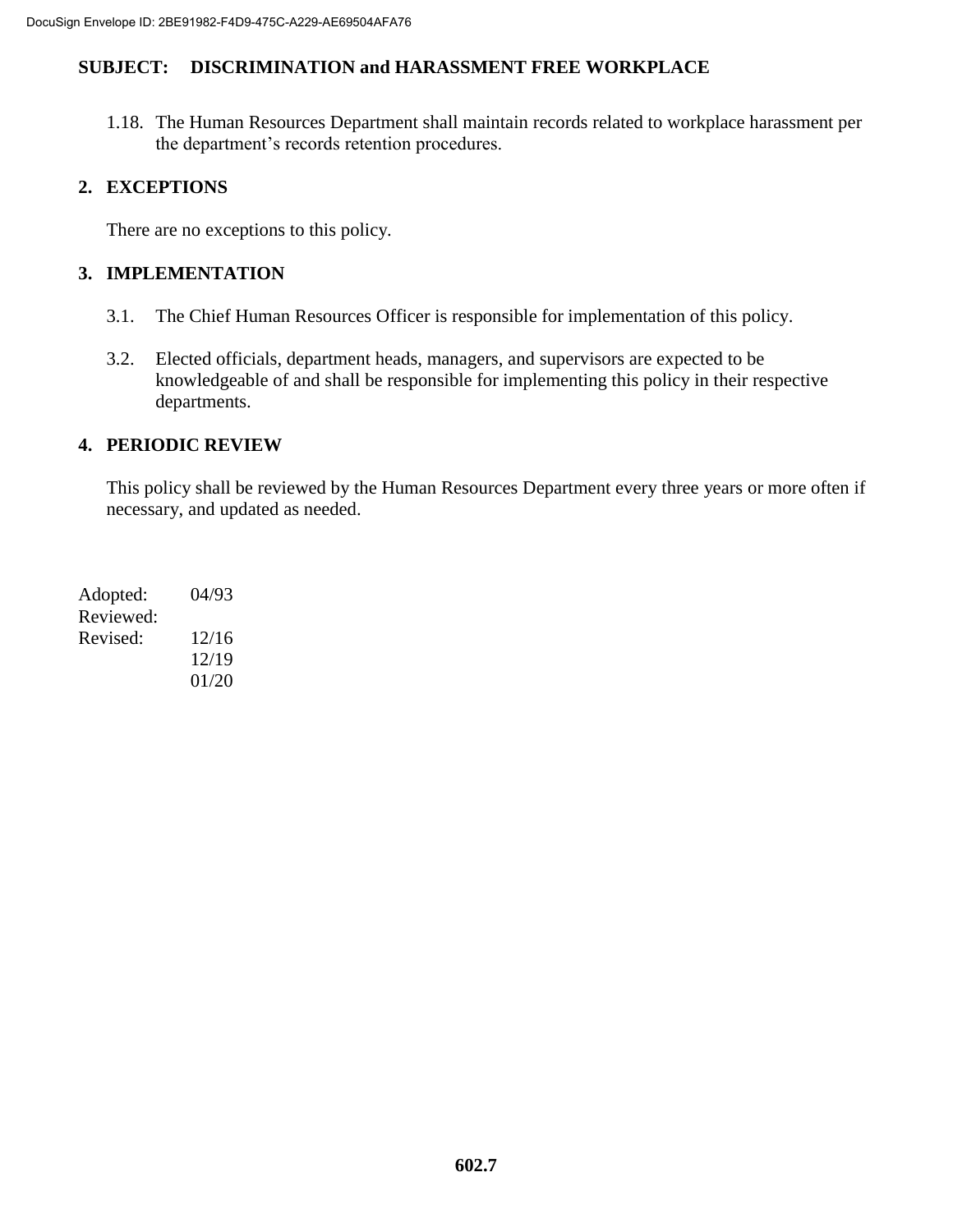# Exhibit C

## **HEALTH INSURANCE PORTABILITY AND ACCOUNTABILITY ACT BUSINESS ASSOCIATE CONTRACT PROVISIONS**

## **INTRODUCTION**

This Addendum to the contract between County, a political subdivision of the State of Oregon, hereinafter called the County, and Lance Loberg, M.D., hereinafter called Contractor is required by the Health Insurance Portability and Accountability Act of 1996, (HIPAA), as amended.

WHEREAS, County will make available or transfer to Contractor certain information in conjunction with goods or services that are being provided by Contractor to County, that is confidential and must be afforded special treatment and protection.

WHEREAS, Contractor will have access to or receive from County certain information that can be received, maintained, used or disclosed only in accordance with this Contract and the Department of Health and Human Services Security Rule and Privacy Rule, 45 Code of Federal Regulations (CFR) Parts 160, 162 and 164.

NOW THEREFORE, the parties agree as follows:

### 1. **Definitions.**

- a. BUSINESS ASSOCIATE shall mean Lance Loberg, M.D.
- b. BREACH means acquisition, access, use or disclosure of protected health information (PHI) in a manner that: (i) is not permitted by the HIPAA Privacy Regulations; (ii) poses a significant risk of financial, reputational, or other harm to the individual; and (iii) is not excluded from the definition of "Breach" found at 45 CFR 164.402. In the event of any inconsistency between the definition of "Breach" in this Agreement and the definition in the Privacy Regulations, the definition in the Privacy Regulations will control.
- c. COVERED ENTITY shall mean Marion County.
- d. HITECH Act shall mean the Health Information Technology for Economic and Clinical Health Act, Title XIII of the American Recovery and Reinvestment Act Public. Law No. 111-5.
- e. INDIVIDUAL shall mean the person who is the subject of the information and has the same meaning as the term "individual" defined in 45 CFR 160.103 and includes a person who qualifies as a personal representative pursuant to 45 CFR 164.502 (g).
- f. PRIVACY RULE shall mean the Standards for Privacy of Individually Identifiable Health Information at 45 CFR Parts 160 and 164, Subparts A and E.
- g. PROTECTED HEALTH INFORMATION shall have the same meaning as the term in 45 CFR 160.103, limited to information created or received by Business Associate from or on behalf of Covered Entity.
- h. REQUIRED BY LAW shall have the same meaning as the term in 45 CFR 164.103.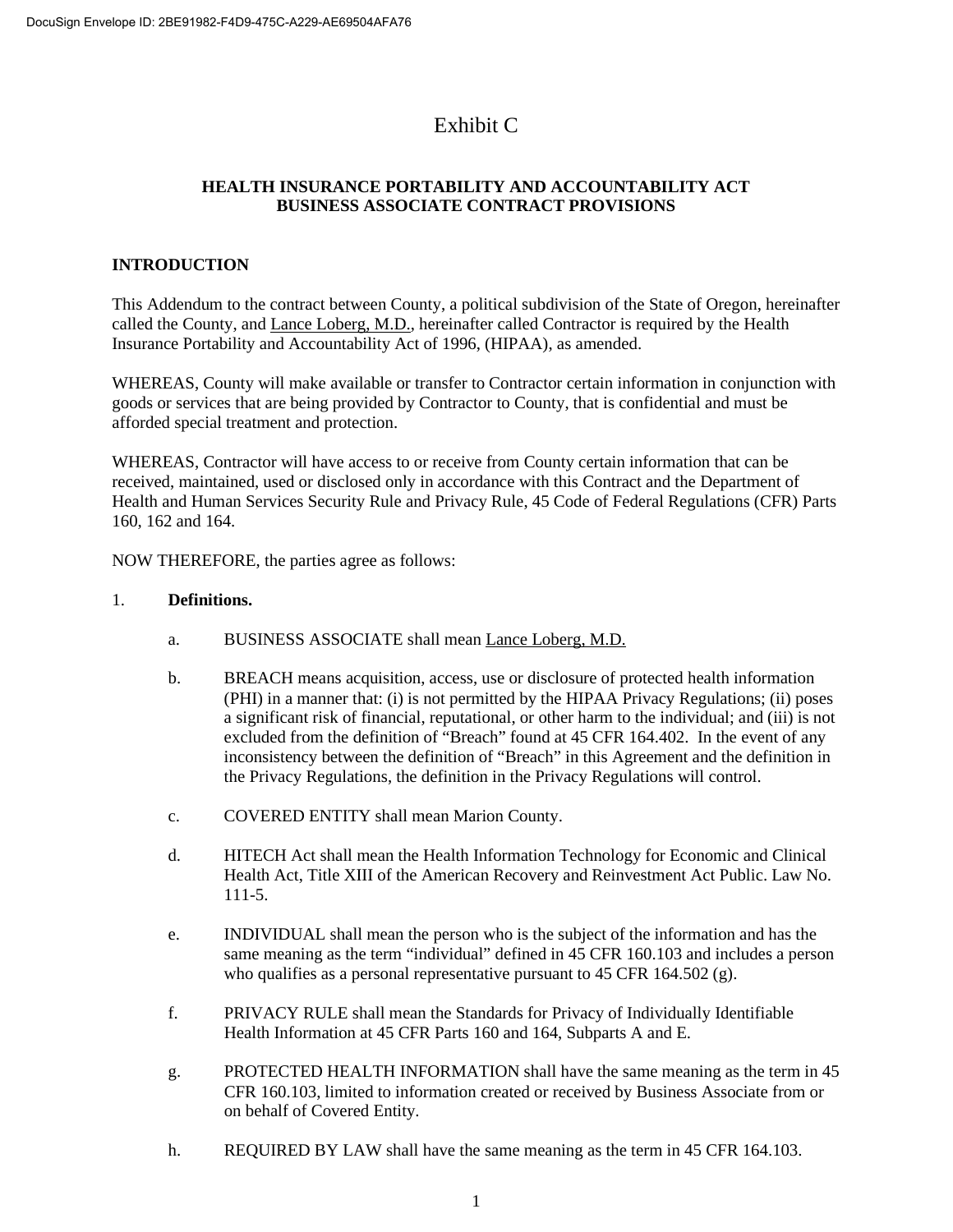- i. SECRETARY shall mean the Secretary of the federal Department of Health and Human Services (HHS) and any other HHS officer or employee with delegated authority.
- j. SECURITY RULE shall mean the Security Standards for the Protection of Electronic Protected Health Information at 45 CFR Part 160, and 164, Subparts A and C.
- k. UNSECURED PROTECTED HEALTH INFORMATION shall mean Protected Health Information in any form, including electronic, paper or verbal, that is not rendered usable, unreadable, or indecipherable to unauthorized individuals through the use of a technology or methodology specified by the Secretary pursuant to the HITECH Act, as such guidance may be updated by the Secretary from time to time.

Terms used, but not otherwise defined, in the Agreement shall have the same meaning as those terms in 45 CFR 160.103, 164.304 and 164. 501.

#### 2. **Term.**

The term of the HIPAA obligations under this addendum shall commence as of the effective date of this contract and shall expire when all of the information provided by Covered Entity to Business Associate, or created or received by Business Associate on behalf of Covered Entity, is destroyed or returned to Covered Entity, or if it is infeasible to return or destroy protected health information, protections are extended to the information in accordance with the termination provisions in this contract.

### 3. **Limits on Use and Disclosure.**

Business Associate shall not use or disclose protected health information provided or made available by Covered Entity for any purpose other than as expressly permitted or required by this contract or as Required by Law.

### 4. **Permitted Uses and Disclosures by Business Associate**.

- a. Statutory Duties.
	- (1) Business Associate acknowledges that it has a statutory duty under the HITECH Act to, among other duties:
		- (A) effective February 17, 2010, use and disclose Protected Health Information only in compliance with 45 C.F.R. § 164.504(e) (the provisions of which have been incorporated into this Agreement); and
		- (B) effective February 17, 2010, comply with 45 C.F.R. §§ 164.308 ("Security Standards: General Rules"), 164.310 ("Administrative Safeguards"), 164.312 ("Technical Safeguards"), and 164.316 ("Policies and Procedures and Documentation Requirements"). In complying with 45 C.F.R. § 164.312 ("Technical Safeguards"), Business Associate shall consider guidance issued by the Secretary pursuant to Section 13401(c) of the HITECH Act and, if a decision is made to not follow such guidance, document the rationale for that decision.
	- (2) Business Associate acknowledges that its failure to comply with these or any other statutory duties could result in civil and/or criminal penalties under 42 U.S.C. §§1320d-5 and 1320d-6.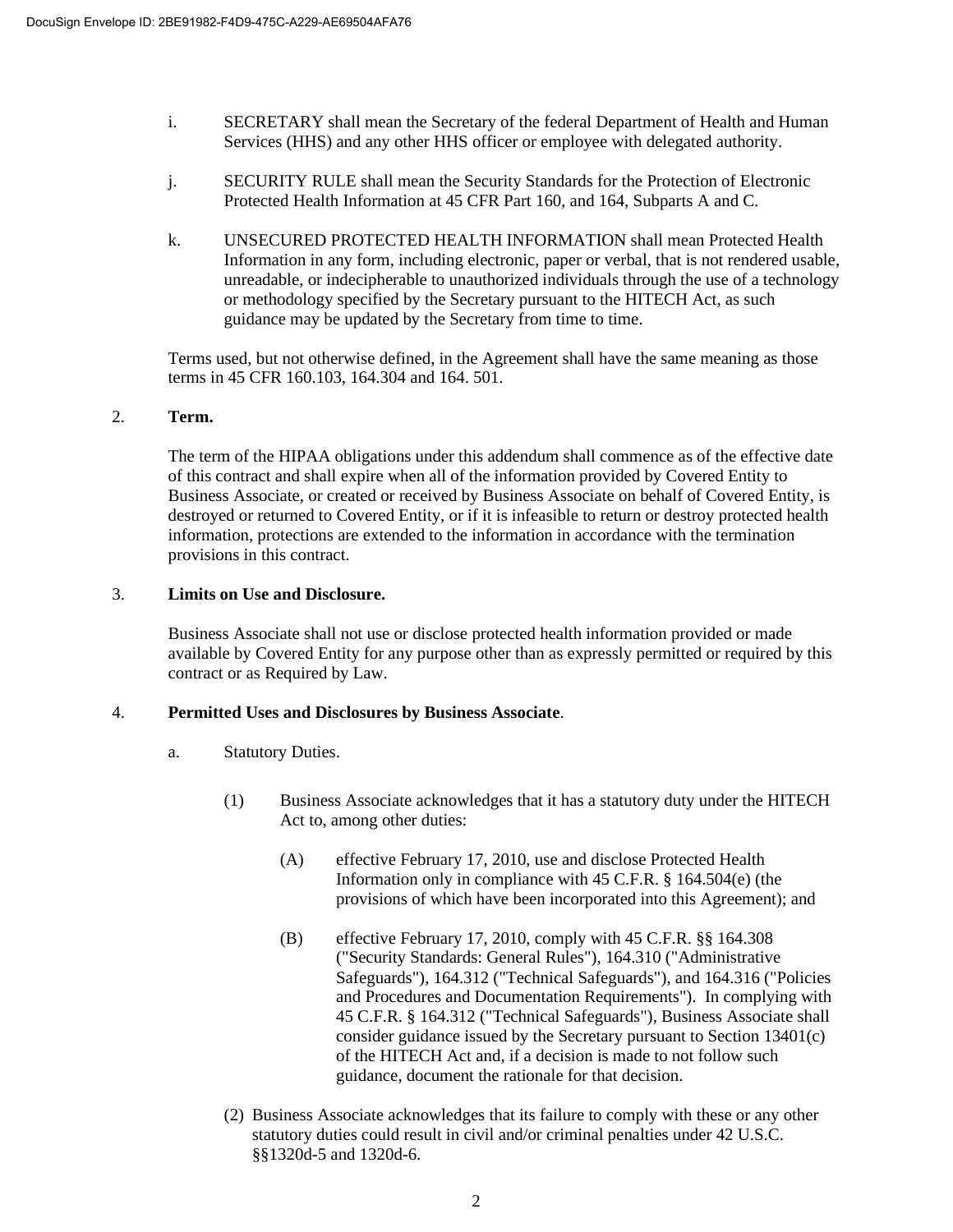- (3) As of the effective date of Section 13405(d) of the HITECH Act, Business Associate may not receive direct or indirect remuneration in exchange for Protected Health Information unless permitted by the Act or regulations issued by the Secretary.
- b. General Use and Disclosure Provision.

Except as otherwise limited in this contract, Business Associate may use or disclose protected health information to perform the functions, activities or services for, or on behalf of, Covered Entity as specified in the contract between the parties, provided that such use or disclosure would not violate the Security and Privacy Rules if done by the Covered Entity, or the minimum necessary policies of Covered Entity.

c. Permissible Requests by Covered Entity.

Covered Entity shall not request Business Associate to use or disclose Protected Health Information in any manner that would not be permissible under the Privacy Regulations if done by Covered Entity.

### 5. **Additional Purposes for Uses and Disclosures by Business Associate**.

- (a) Except as otherwise limited in this Contract, Business Associate may use protected health information for the proper management and administration of the Business Associate or to carry out the legal responsibilities of the Business Associate.
- (b) Except as otherwise limited in this Contract, Business Associate may disclose protected health information for the proper management and administration of the Business Associate, provided that:
	- (i) The disclosure is required by Law;
	- (ii) Reasonable assurances are obtained from the person to whom the information is disclosed that it will remain confidential and be used or further disclosed only as Required by Law or for the purpose for which it was disclosed to the person, that the person will use appropriate safeguards to prevent use or disclosure of the information, and that the person immediately notifies Business Associate of any instances of which the confidentiality of the information has been breached per section 6.d of this Contract;
	- (iii) Except as otherwise limited in this Contract, Business Associate may use protected health information to provide data aggregation services to Covered Entity as permitted by 45 CFR  $164.504(e)(2)(i)(B)$ .
	- (iv) Business Associate may use protected health information to report violations of law to appropriate Federal and State authorities, consistent with 45 CFR  $164.502(j)(1)$ .
	- (v) As of the effective date of Section 13405(d) of the HITECH Act, Business Associate may not receive direct or indirect remuneration in exchange for Protected Health Information unless permitted by the Act or regulations issued by the Secretary.

### 6. **Business Associate Obligations**: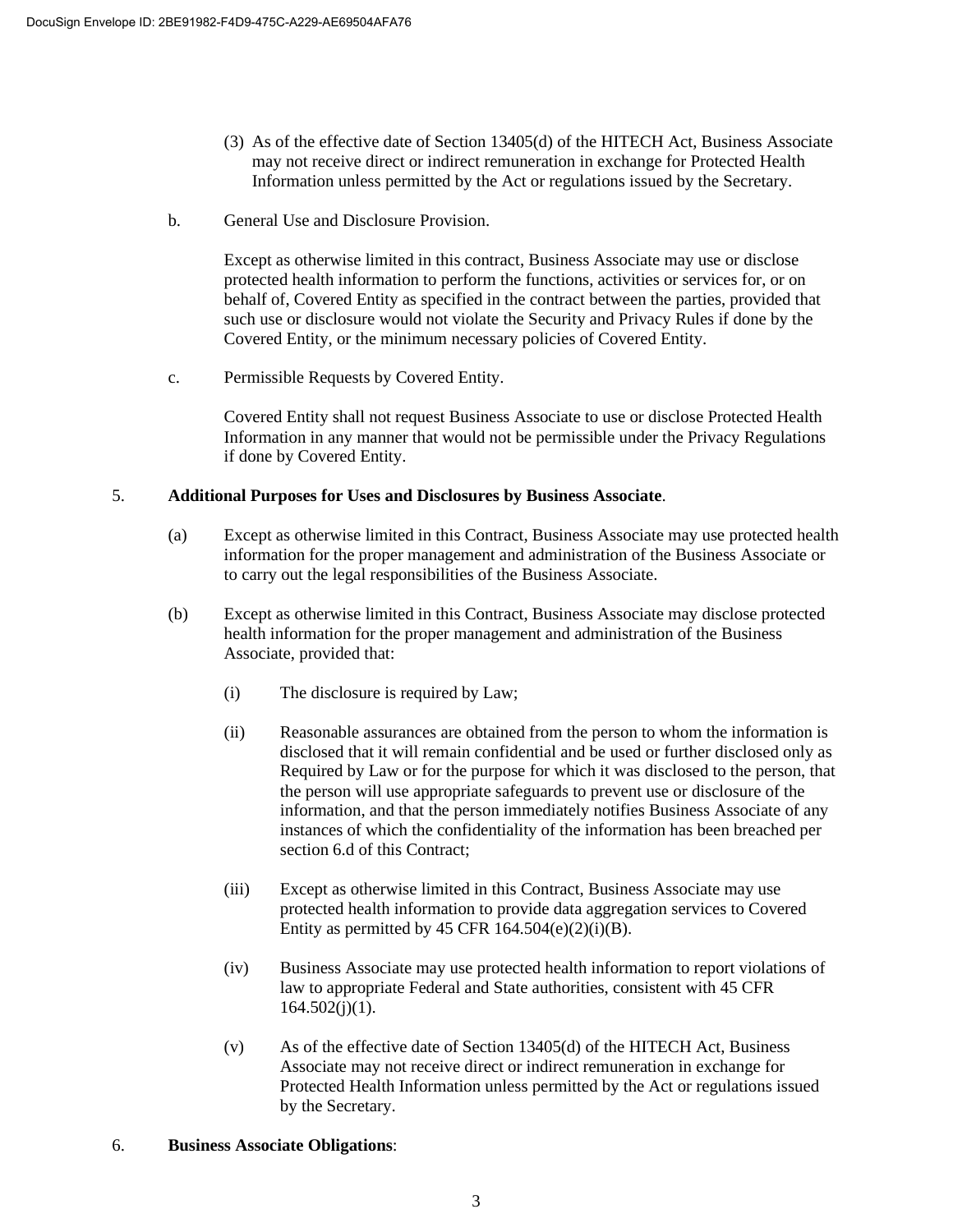- a. Limits on Use and Further Disclosure Established by Contract and Law. Business Associate agrees that information provided or made available by Covered Entity shall not be further used or disclosed other than as permitted or required by the Contract or as Required by Law.
- b. Appropriate Safeguards. Business Associate agrees to use appropriate safeguards to prevent use or disclosure of the protected health information other than as provided for by this Contract.
- c. Mitigation of Harmful Effects. Business Associate agrees to mitigate, to the extent practicable, any harmful effect that is known to Business Associate of the use or disclosure of protected health information by Business Associate in violation of the requirements of this Contract.
- d. Reports of Breach. Per the Health Information Technology for Economic and Clinical Health (HITECH) Act, Title XIII of Division A and Title IV of Division B of the American Recovery and Reinvestment Act of 2009 (ARRA) Public. Law 111-5, Business Associate agrees to report to Covered Entity as soon as possible any use or disclosure of the protected health information not provided for by this Contract of which it becomes aware. If a breach of unsecured protected health information occurs at or by a Business Associate, the Business Associate must notify the Covered Entity no later than 60 days from the discovery of the breach. To the extent possible, the Business Associate should provide the Covered Entity with the identification of each individual affected by the breach as well as any information required to be provided by the Covered Entity in its notification to affected individuals.
- e. Subcontractors and Agents. Business Associate agrees to ensure that any agent, including any subcontractor, to whom it provides protected health information received from, or created by Business Associate on behalf of Covered Entity agrees in writing to the same terms, conditions and restrictions on the use and disclosure of protected health information as contained in this Contract.
- f. Right of Access to Information. Business Associate agrees to provide access, at the request of Covered Entity, to protected health information in a Designated Record Set, either to the Covered Entity, or as directed by Covered Entity to an Individual. This right of access shall conform with and meet the requirements of 45 CFR 164.524, including substitution of the words "Covered Entity" with Business Associates where appropriate.
- g. Amendment and Incorporation of Amendments. Business Associate agrees to make and incorporate any amendments to protected health information in a Designated Record Set that the Covered Entity directs or agrees to pursuant to 45 CFR 164.526.
- h. Provide Accounting. Business Associate agrees to make internal practices, books, and records, including policies and procedures and protected health information relating to the use and disclosure of protected health information received from, or created or received by Business Associate on behalf of, Covered Entity available to Covered Entity, the Secretary, or the Secretary's designee for the purposes of determining compliance with the Security and Privacy Rules.
- i. Documentation of Disclosures. Business Associate agrees to document disclosures of protected health information and information related to these disclosures as would be required for Covered Entity to respond to a request by an Individual for an accounting of disclosures of protected health information in accordance with 45 CFR 164.528.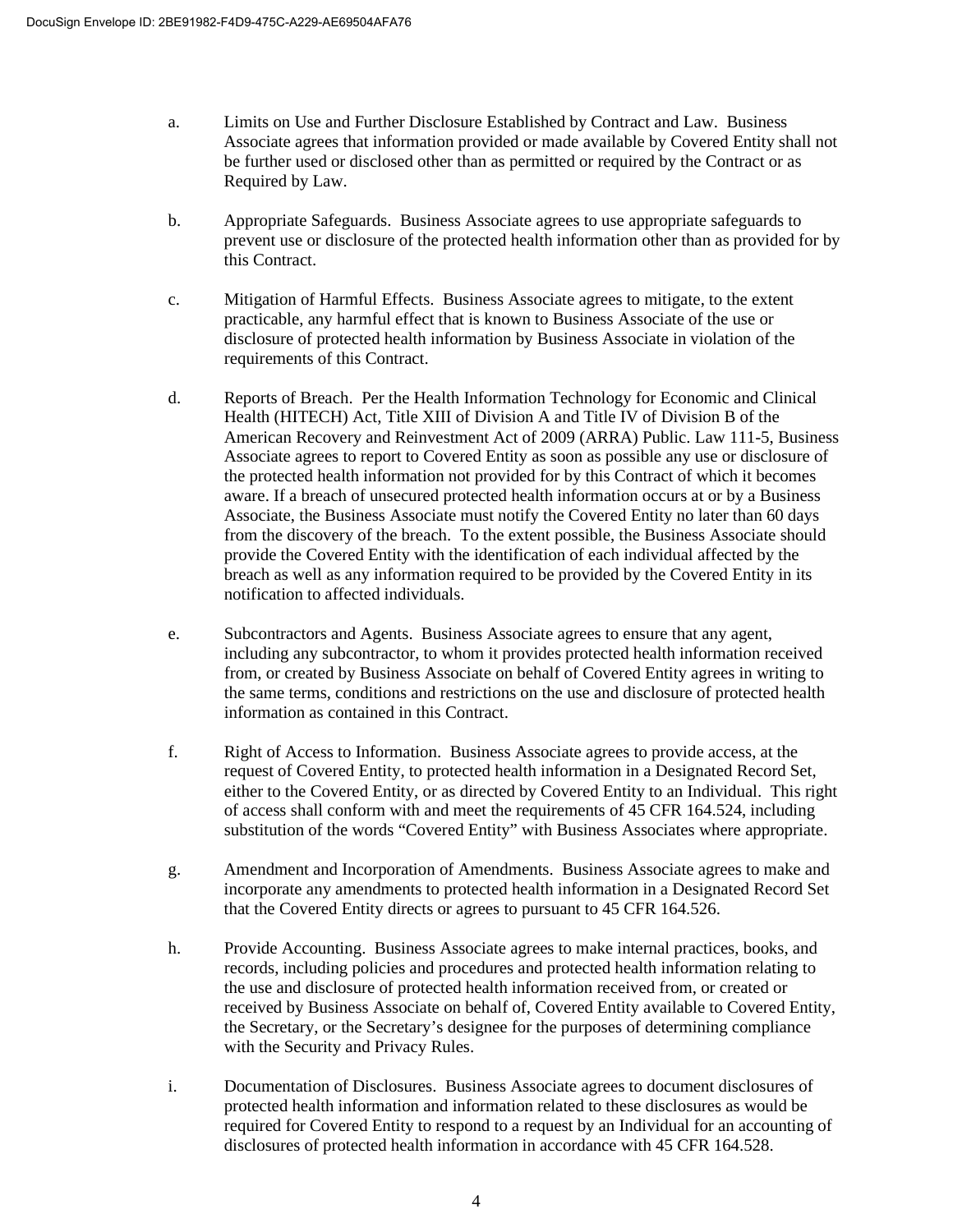- j. Access to Documentation of Disclosures. Business Associate agrees to provide Covered Entity information collected in accordance with Section 6(i) of this Contract, to permit Covered Entity to respond to a request by an Individual for an accounting of disclosures of protected health information in accordance with 45 CFR 164.528.
- k. False Claims, Fraud and Abuse. Business Associate shall cooperate with and participate in activities to implement and enforce the Covered Entity'S policies and procedures to prevent, detect and investigate false claims, fraud and abuse relating to Oregon Health Plan, Medicare or Medicaid funds. Business Associate shall cooperate with authorized State of Oregon entities and Centers for Medicare and Medicaid (CMS) in activities for the prevention, detection and investigation of false claims, fraud and abuse. Business Associate shall allow the inspection, evaluation or audit of books, records, documents, files, accounts, and facilities as required, to investigate the incident of false claims, fraud or abuse. Business Associate is required to verify that their staff and Contractors are not excluded from providing services under this contract funded by Medicare and Medicaid before services are provided. Business Associate is required to check the following databases for excluded individuals and entities:

Office of Inspector General (OIG) https://oig.hhsc.state.tx.us/Exclusions/Search.aspx

Excluded Parties List System (EPLS) www.epls.gov

## 7. **Obligations of Covered Entity**.

- a. Limitations in Notice of Privacy Practices. Covered Entity shall notify Business Associate of any limitations in its notice of privacy practices of Covered Entity, in accordance with 45 CFR 164.520, to the extent that the limitation may affect Business Associate's use or disclosure of protected health information.
- b. Changes in Use or Disclosure of Protected Health Information. Covered Entity shall notify Business Associate of any changes in, or revocation of, permission by Individual to use or disclose protected health information, to the extent that the changes may affect Business Associate's use or disclosure of protected health information.
- c. Restrictions on Use or Disclosure of Protected Health Information. Covered Entity shall notify Business Associate of any restriction to the use or disclosure of protected health information, that Covered Entity has agreed to in accordance with 45 CFR 164.522, to the extent that the restriction may affect Business Associate's use or disclosure of protected health information.

## 8. **Permissible Requests by Covered Entity**.

Covered Entity shall not request Business Associate to use or disclose protected health information in any manner that would not be permissible under the Security and Privacy Rules if done by Covered Entity, except if the Business Associate will use or disclose protected health information for, and the Contract includes provisions for, data aggregation or management and administrative activities of Business Associate.

## 9.**Security Assurances, the Business Associate will.**

a. Implement administrative, physical, and technical safeguards that reasonably and appropriately protect the confidentiality, integrity, and availability of any electronic Protected Health Information that it creates, receives, maintains, or transmits on behalf of the County as required by the Health Insurance Portability and Accountability Act of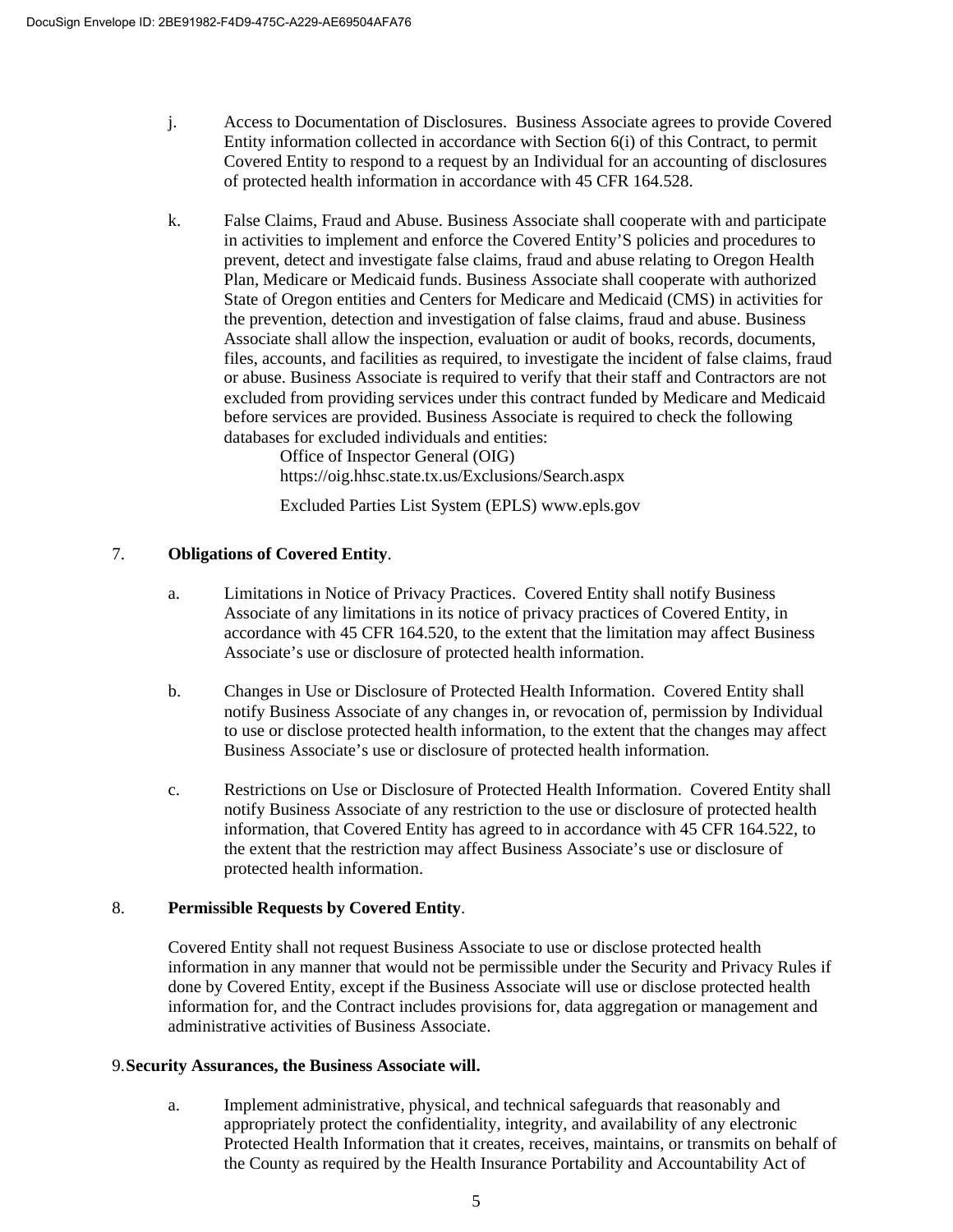1996 and the requirements of Health Insurance Reform, the Security Standards (45CFR Parts 160, 162 & 164); and, effective February 17, 2010, to comply with the provisions of the Security Rule identified in this Agreement.

- b. Ensure that any agent, including a subcontractor, to whom it provides such information, agrees to implement reasonable and appropriate safeguards to protect it;
- c. Report to the County any material attempted or successful unauthorized access, use, disclosure, modification, or destruction of information, interference with system operations in an information system, or any security incident of which it becomes aware;
- d. Authorize termination of the contract by the County, if the County determines that the Business Associate has violated a material term of the contract.

### 10. **Termination of Contract**.

- a. Termination for Cause. Upon Covered Entity's knowledge of a material breach by Business Associate, Covered Entity shall either:
	- (1) Provide an opportunity for Business Associate to cure the breach or end the violation and terminate this Contract, if Business Associate does not cure the breach or end the violation within the time specified by Covered Entity;
	- (2) Immediately terminate this Contract, if Business Associate has breached a material term of this Contract and cure is not possible; or
	- (3) If neither termination nor cure is feasible, Covered Entity shall report the violation to the Secretary.
	- b. Effect of Termination.
		- (1) Except as provided in paragraph (2) of this section, upon termination of this Contract, for any reason, Business Associate shall return or destroy all protected health information received from Covered Entity, or created or received by Business Associate on behalf of Covered Entity. This provision shall apply to protected health information that is in the possession of subcontractors or agents of Business Associate. Business Associate, its subcontractors or agents, shall retain no copies of the protected health information. In the event that Business Associate requests protected health information, Covered Entity retains the right to grant or deny.
		- (2) In the event that Business Associate determines that returning or destroying protected health information is infeasible, Business Associate shall provide to Covered Entity notification of the conditions that make return or destruction infeasible. Upon written notice to Covered Entity that return or destruction of protected health information is infeasible, Business Associate shall extend the protections of this Contract to the protected health information and limit further uses and disclosures of protected health information to those purpose that make the return or destruction infeasible, for so long as Business Associate, its subcontractors or agents maintains protected health information.

#### 11. **Miscellaneous Provisions**.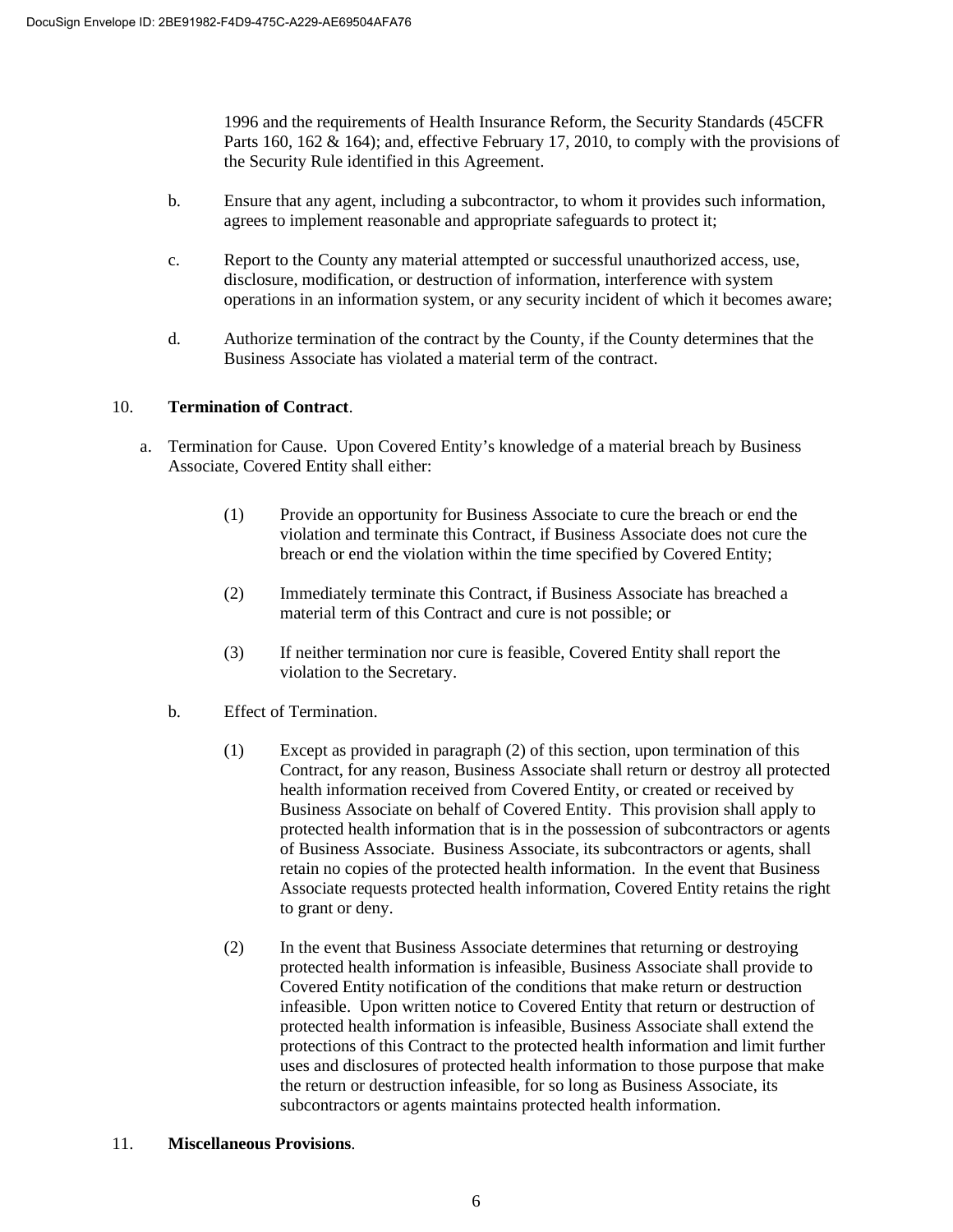- a. Regulatory References. A reference in this Contract to a section in the Security and Privacy Rules means the section as in effect or as amended.
- b. Amendment. The Parties agree to take any action as is necessary to amend this Contract from time to time needed for Covered Entity to comply with the requirements of the Security and Privacy Rules and the Health Insurance Portability and Accountability Act of 1996.
- c. Survival. The respective rights and obligations of Business Associate under Section 10 (b) of this Contract, Effect of Termination, shall survive the termination of this Contract.
- d. Interpretation. Any ambiguity in this Contract shall be resolved to permit Covered Entity to comply with the Security and Privacy Rules.
- e. Entire Agreement. This Contract consists of this Addendum and the Contract, together which constitutes the entire agreement between the Parties. Any alterations, variations, modifications or waivers of any provisions shall be valid only when they have been submitted in writing and approved by the Parties.